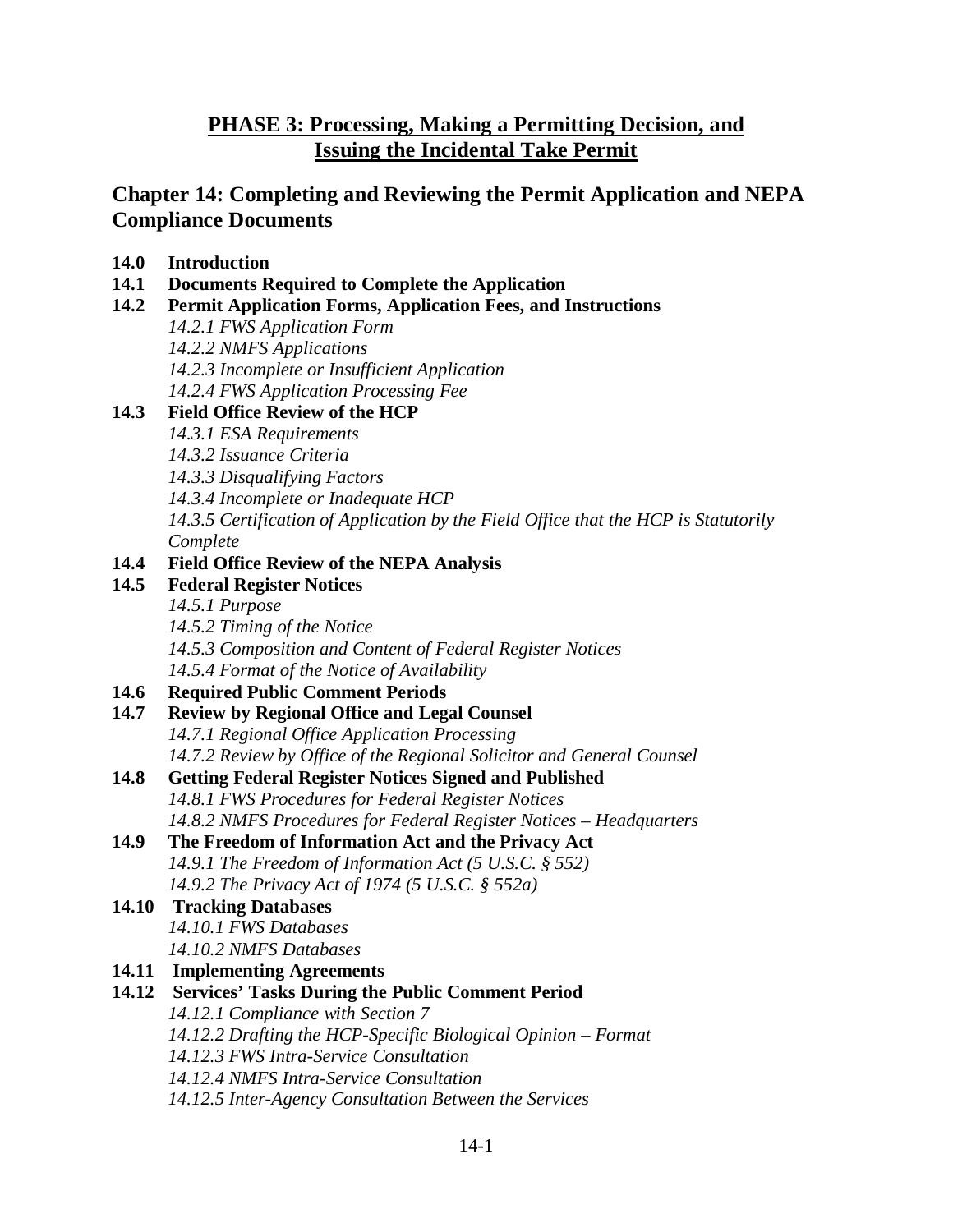*14.12.6 Integrating the Section 7 Compliance Process with Development of an HCP 14.12.7 Integrating HCPs and Federal Actions 14.12.8 Drafting the Findings and Recommendations Memo 14.12.9 Drafting the NEPA Decision Document*

\_\_\_\_\_\_\_\_\_\_\_\_\_\_\_\_\_\_\_\_\_\_\_\_\_\_\_\_\_\_\_\_\_\_\_\_\_\_\_\_\_\_\_\_\_\_\_\_\_\_\_\_\_\_\_\_\_\_\_\_\_\_\_\_\_\_\_\_\_\_\_\_\_\_\_

#### **14.0 Introduction**

After helping applicants develop a draft Habitat Conservation Plan (HCP) that will cover their actions that are likely to result in take, you'll tell them it's time for them to submit an application, including their HCP. Then, we will review the documents associated with the application and HCP, beginning in the field office and moving up through the Regional office (unless authority to process certain HCPs has been delegated to the field office), and through the solicitor's/general counsel's office.

You will need to ensure that the draft HCP meets all requirements. You will also need to ensure that the National Environmental Policy Act (NEPA) (see the [HCP Handbook Toolbox\)](https://www.fws.gov/endangered/what-we-do/hcp-handbook-toolbox.html#Ch14) analysis is appropriate and complete. Following document review, we must make drafts available to the public through the *Federal Register*. This chapter will help you through the process.

## **14.1 Documents Required to Complete the Application**

The application package consists of the documents listed below, which the applicant should submit to the Services once all the draft documents are complete. The responsibility for producing these documents may vary by Regional practice. The U.S. Fish and Wildlife Service (FWS) Manual procedures also allow Regions latitude in assigning some of the Services' tasks below:

- Applicant: FWS or National Marine Fisheries Service (NMFS) permit application form(s), or both, filled out and signed by the applicant;
- Applicant: the appropriate processing fee (FWS only);
- Applicant: draft HCP, which should be statutorily complete before it formally goes to the Services' Regional office;
- Applicant: implementing agreement (if there is one see section 14.11);
- Field office: certification from the FWS or NMFS field office that the HCP is statutorily complete (contains all of the required elements);
- Field office: draft NEPA analysis, which is our document, is often contracted and paid for by the applicant, but any contractor producing a NEPA analysis must be under the supervision of and responsive only to the Services;
- Field office: draft notice of availability (NOA) of the receipt of application and draft NEPA analysis, which is drafted at the Services' field office; and
- Field or Regional Office as appropriate: cover letter to the Office of the *Federal Register* certifying that the disk contains a true unsigned copy of the signed hard copy NOA, and is usually drafted at the Services' Regional office.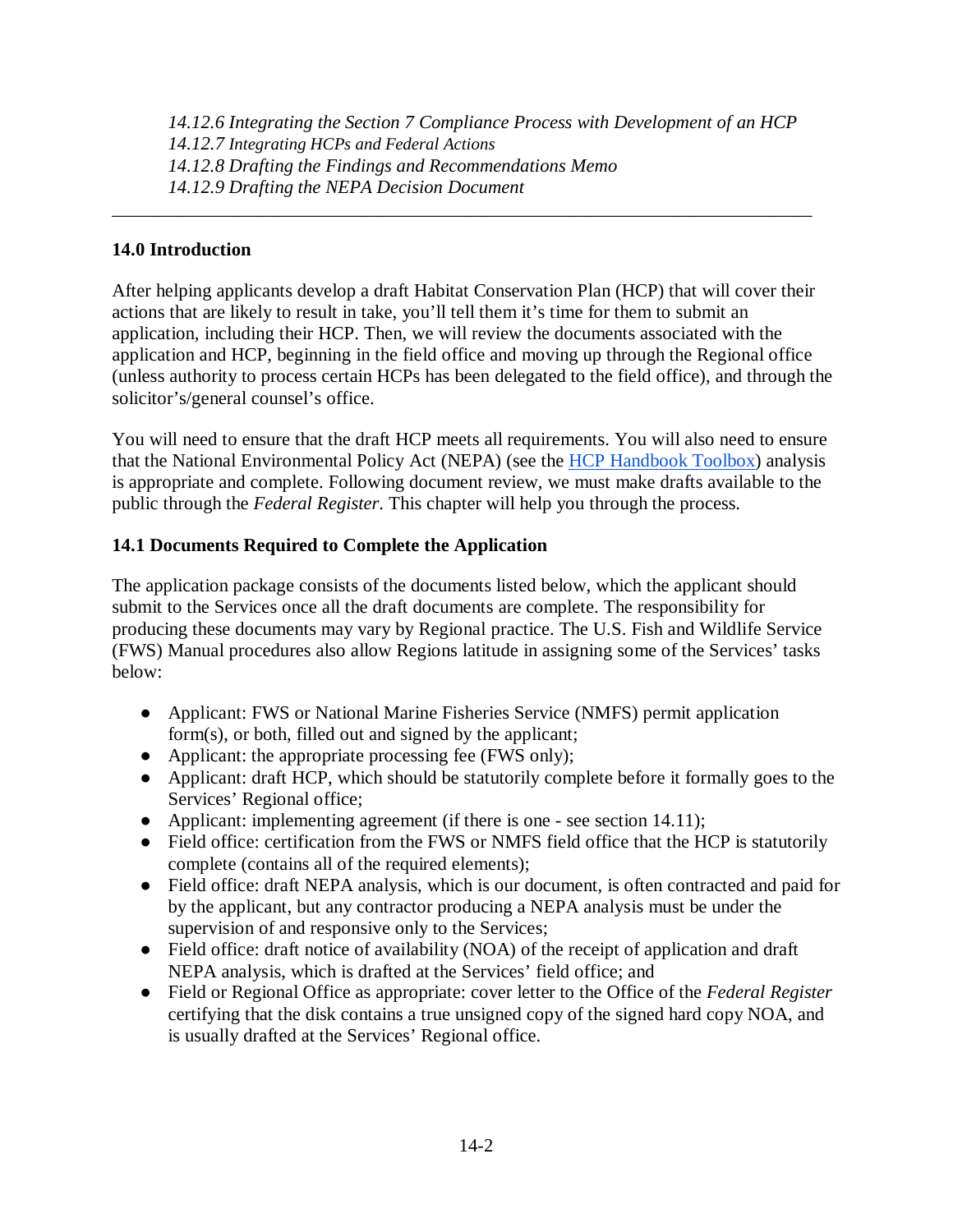**Helpful Hint: The** *Federal Register* **NOA and cover letter may be signed by the Regional Director, acting Regional Director, or by whomever signature authority was delegated to (for FWS) or the Assistant Administrator (for Fisheries), Regional Administrator, or another designated official (for NMFS). Check with the Regional HCP Coordinator if in doubt of the appropriate official.** 

Guidance in this chapter assumes that applicants have been coordinating closely with the Services throughout HCP development. For larger plans, Services' staff should request that the applicant submit sections (or chapters) as they are completed for early review, to help ensure the applicant is headed in the right direction and potentially to shorten the review time. When their HCP is complete, applicants should send a complete draft to the field office (see section 14.3 below). The field office will tell the applicant when to submit their application and application fee (FWS only), if applicable. State and local government agencies and any individual or institution under contract for the proposed activities to a State or local agency are exempt from the fee. Applicants should always submit documents to the field office with whom they have been working, unless instructed to send them to the appropriate Regional office. See section 14.3 for more information regarding field office review of the HCP and application.

The draft NEPA analysis (which is the NEPA screening document that is the basis for making a decision on whether the project needs an environmental action statement (for a categorical exclusion), environmental assessment (EA), or environmental impact statement (EIS)) should be completed and ready for review about the same time as the HCP.

After field office review of the application form, draft HCP, and draft NEPA analysis, the field office should prepare the *Federal Register* NOA (see the [HCP Handbook Toolbox\)](https://www.fws.gov/endangered/what-we-do/hcp-handbook-toolbox.html#Ch14). If the field office has requested early review from the Regional office, the NOA may be prepared during that review. When the NOA package is complete, the field office should send the application package to the Regional office for review and further processing (see section 14.8 for more information regarding the Regional office and legal counsel reviews).

In some cases, the field office may request the Regional office to conduct early review of certain documents. Early reviews may help to expedite final reviews or settle issues on certain sections of a document (e.g., mitigation strategies, unusual conservation measures). They may also ask for early legal counsel review, among other reviews.

Note: Authority to process certain application packages (e.g., low-effect HCPs with categorical exclusion-level NEPA analysis) has been delegated to field offices in some Regions. If this is the case, the field office also handles processing publication of the *Federal Register* NOA. Field office staff should follow the instructions below that otherwise would occur at the Regional office.

**Helpful Hint: Consistency matters. Write the** *Federal Register* **NOA according to the** *Office of the Federal Register Document Drafting Handbook***. Write and review all other documents according to the** *Government Printing Office (GPO)* **Style Manual. Use consistent terminology within and among documents for an application package.**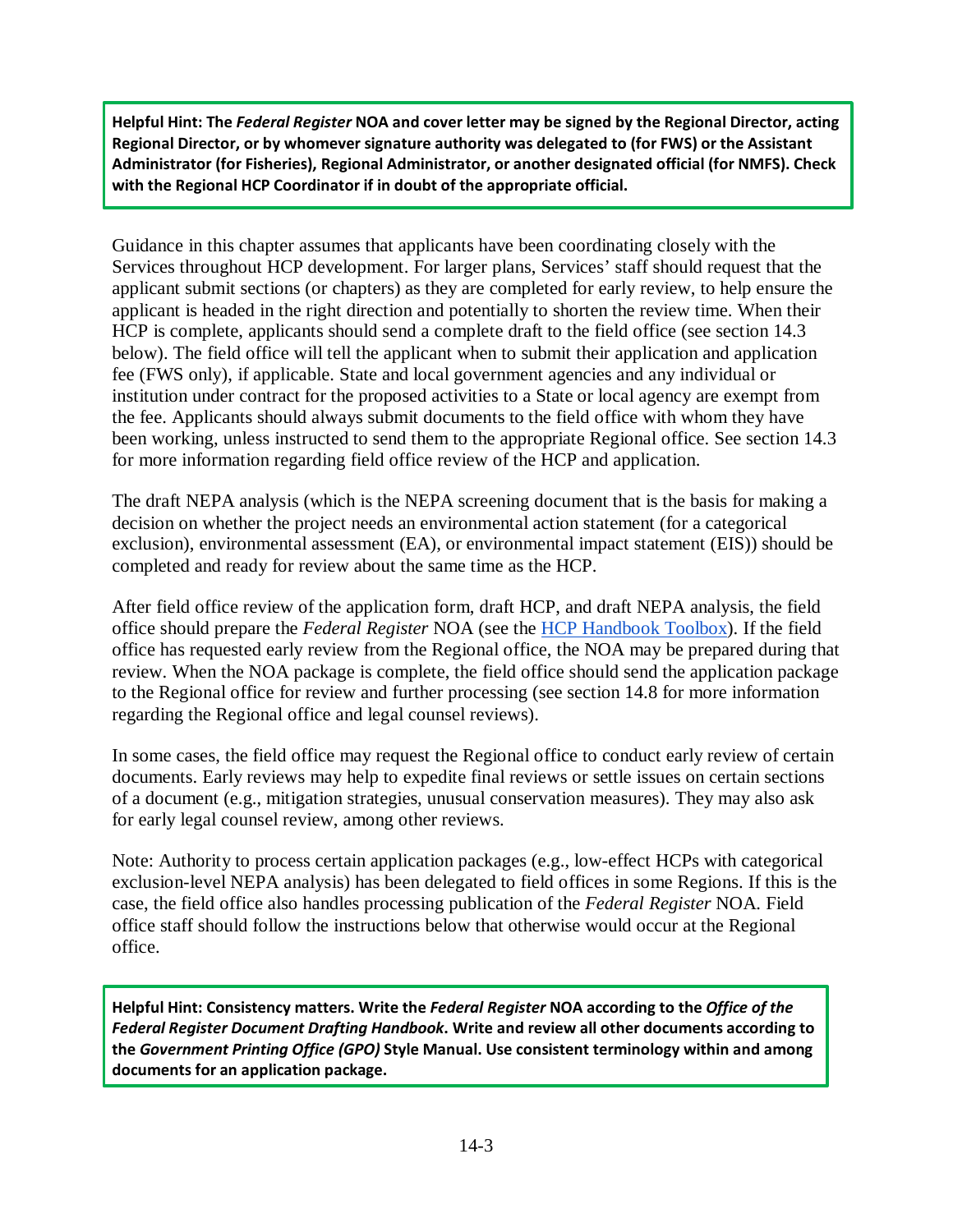#### **14.2 Permit Application Forms, Application Fees, and Instructions**

Applicants must submit a completed permit application form along with their HCP that meets general and specific permit requirements, and the applicable processing fee (FWS only) to the field office. The official processing timeframe begins when the Regional office receives the complete application package from the field office. If the FWS' Regional Director has delegated authority to the field office, the timeframe begins when the field office receives a complete package. See the List of Service Regional Offices in the FWS application (see the [HCP](https://www.fws.gov/endangered/what-we-do/hcp-handbook-toolbox.html#Ch14)  [Handbook Toolbox\)](https://www.fws.gov/endangered/what-we-do/hcp-handbook-toolbox.html#Ch14)*.*

#### *14.2.1 FWS Application Form*

Applicants must complete and submit a Federal Fish and Wildlife Permit Application (form 3- 200-56) (see the [HCP Handbook Toolbox\)](https://www.fws.gov/endangered/what-we-do/hcp-handbook-toolbox.html#Ch14), as required at 50 CFR 17.22(b)(1) and 17.32(b)(1), for all applications for a new, renewed, or amended incidental take permit. Submitting a 3-200- 56 also provides information needed for any transfer or succession of a valid permit. Following are instructions for this form, which also appear on the form. If the applicant is an individual, he/she must sign the application and complete blocks A and D of the form. If the applicant is a tribe, city, county, business, consortium, or similar group, the appropriate authority responsible for actions granted under the permit must complete blocks B and D and sign the form. There must always be an original signature and date in blue ink in the certification block. We do not consider the application complete without the original, signed form.

**Helpful Hint: The applicant must have authority to implement the HCP and permit. This means that the applicant must have the authority to regulate or control (e.g., owns the permit area, has a lease on the property to implement the HCP activities) all or applicable parts of the HCP so the conditions of the HCP and permit are enforceable.**

By signing form 3-200-56, the applicant for a permit is certifying that:

- the information submitted in the application is complete and accurate,
- the applicant understands that any false statements may result in criminal penalties, and
- the applicant has read and is familiar with applicable regulations.

Applicants must send their completed application package to the field office they have been working with throughout the development of the HCP. The field office will review the package and send it to the Regional office along with a certification that they found the HCP to be statutorily complete (the HCP includes all mandatory elements). The field office may fax or email an application form to the Regional office to begin the permit processing phase, but only if the original application with an original signature is submitted immediately afterward. Until the form itself is revised, instruct applicants to ignore the space for the appropriate Regional office address and phone number at the top of the form where it reads "Return to: U.S. Fish and Wildlife Service (USFWS)." If applicants send an application package directly to the Regional office, it will cause a delay because the Regional office will send it to the field office for review and processing.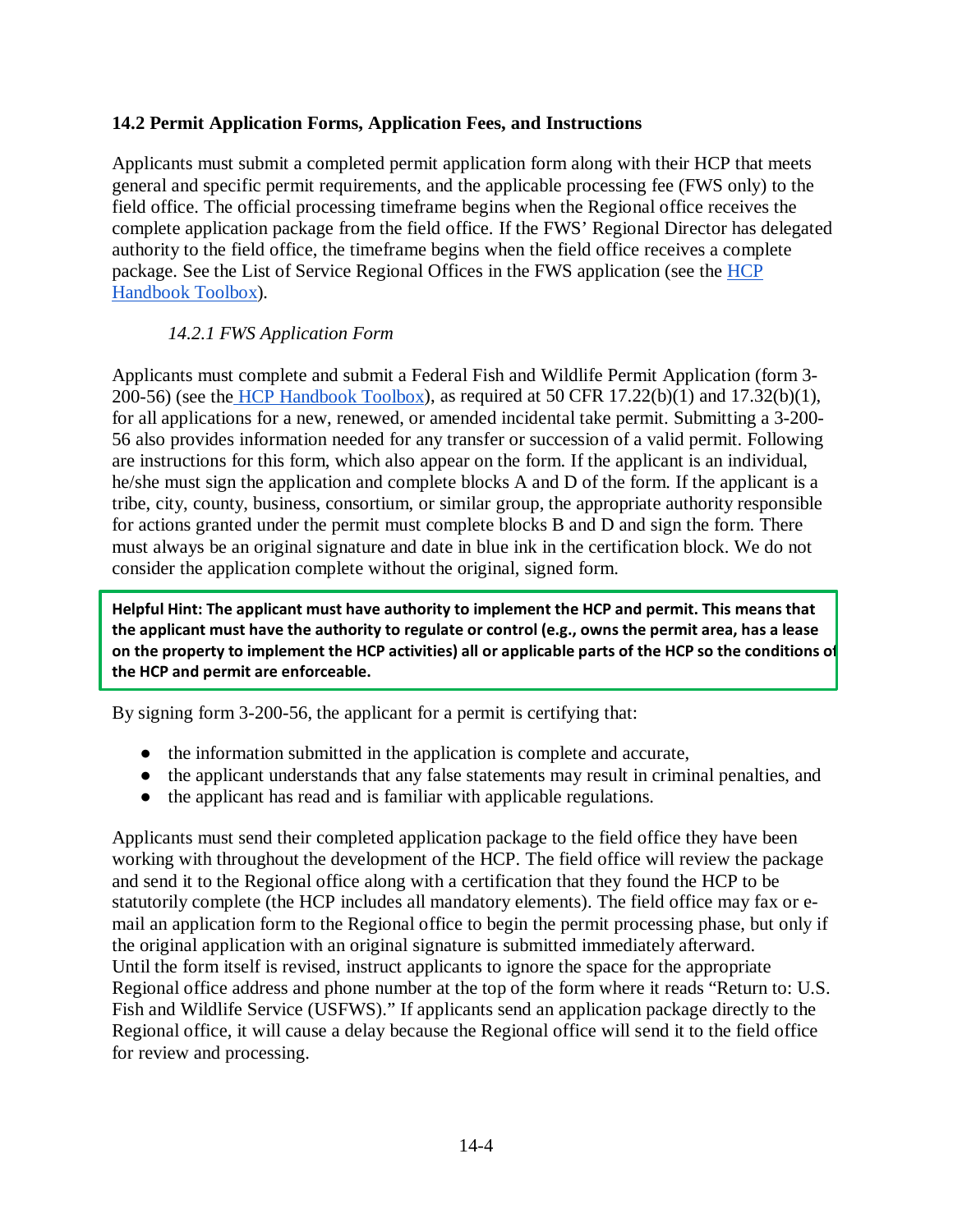#### *14.2.2 NMFS Applications*

There are three different NMFS permit applications, depending on the type of species the applicant expects to take. Applicants should contact the NMFS Headquarters office at (301) 427- 8400 for the most current application forms for marine mammals, sea turtles, and other listed species. Alternatively, applicants can go to the links found in the [HCP Handbook Toolbox\)](https://www.fws.gov/endangered/what-we-do/hcp-handbook-toolbox.html#Ch14).

- 1. Marine Mammals
- 2. Sea Turtles
- 3. Other listed species

## *14.2.3 Incomplete or Insufficient Application*

Applicants must provide all required information and certify that it is complete and accurate to the best of their knowledge (on the FWS form 3-200-56, this is at block D, number 3). Although field office staff may do early reviews to help ensure that the HCP is on track, we do not begin the official review process until we receive a complete application package from the applicant (application, processing fee (as appropriate), and HCP).

**Helpful Hint: It is very important to keep a good record of incomplete, insufficient, or improperly executed applications; our communication with, and recommendations to applicants; and their responses (or lack of response) for the administrative record. Our record will show that we performed our regulatory duty and protect Services' staff from litigation due to any apparent inaction.**

#### FWS - Incomplete Application

If the 3-200-56 form is not completely and correctly filled out, FWS staff must notify the applicant in writing and put a copy of the correspondence in the project file, or by phone and write a memo to the file for the project file and administrative record. If the FWS requests information (e.g., required information is missing or unclear), we must notify the applicant that if the information is not received within 45-days of the date of notification, we will consider the application abandoned (50 CFR 13.11(e)). To ensure the administrative record is complete, the Service should send a letter to the applicant at the end of the 45-day period confirming that the application is considered abandoned and the applicant must submit a new application and fee if they want to obtain an incidental take permit.

#### NMFS - Insufficient or Improperly Executed Application

For NMFS, if the application is insufficiently or improperly executed, NMFS staff must notify the applicant. The applicant has 60 days to supply the deficient information or otherwise correct the deficiency. If they do not, the application will be considered abandoned (50 CFR  $222.302(c)(1)$ ).

#### *14.2.4 FWS Application Processing Fee*

The FWS application fee, as stated in 50 CFR 13.11(d), is for processing the application, not for the permit, so it is not refundable if the application is abandoned or the permit is denied. FWS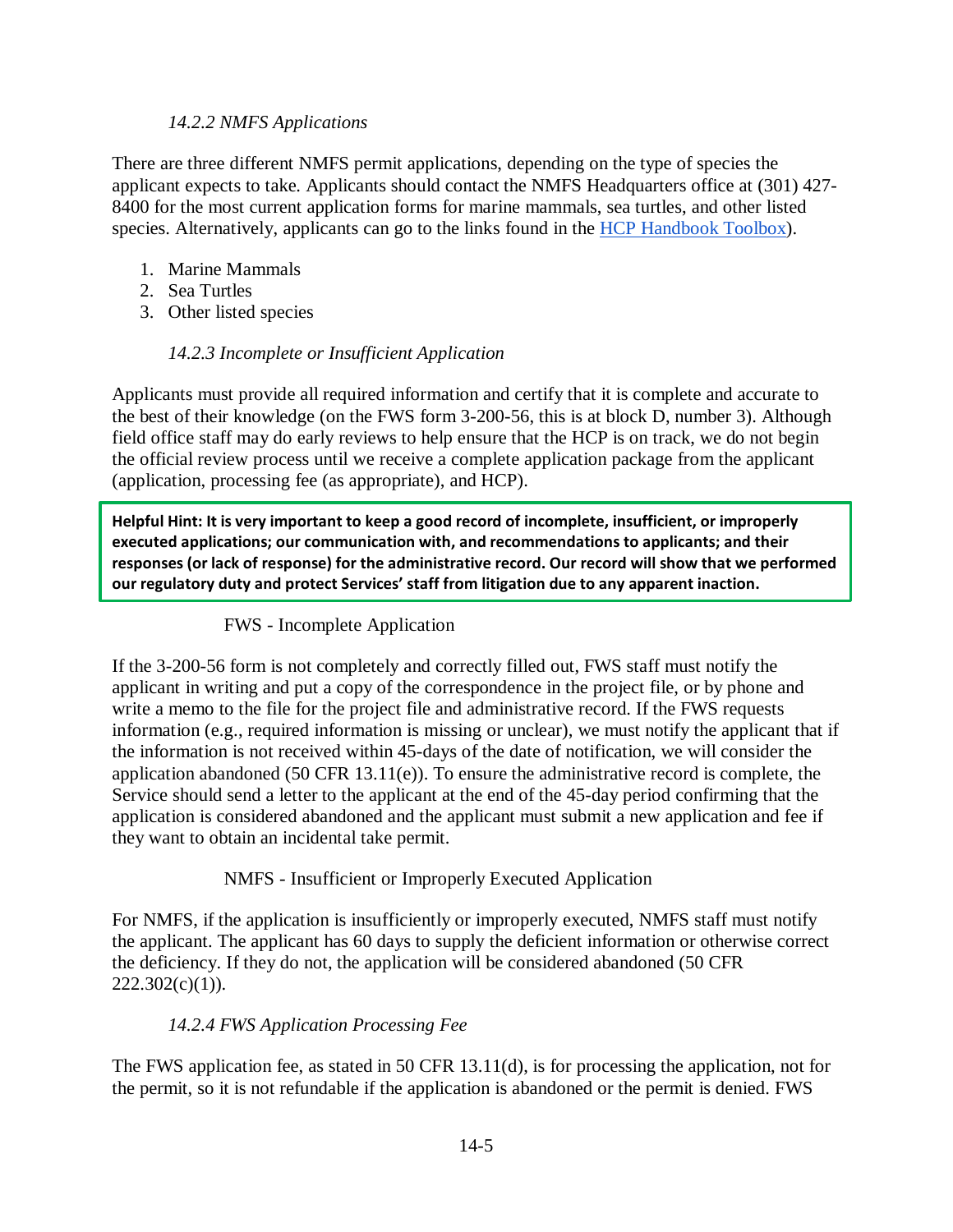may only refund the fee if the applicant withdraws the application, in writing, before FWS begins processing the application. Money orders or checks should be made payable to the U.S. Fish and Wildlife Service. If the check or money order has been sent to the Denver Finance Center, the Regional office must request a refund to the applicant. Checks and money orders must be safeguarded as if they were cash and placed in a fireproof safe, except when being processed by employees designated as collection officers. Application fees should be deposited in a timely manner.

The required processing fees can be found in section E of the permit application. As of this writing, the FWS processing fee for a new permit application is \$100.00.

Tribes, State, or local government agencies (counties, cities, etc.), and any individual or institution under contract to such an entity to conduct the proposed activities are exempt from paying the fee.

**Helpful Hint: There is no processing fee for NMFS permit applications**.

#### **14.3 Field Office Review of the HCP**

We must clearly state our expectations, the section 10 HCP requirements, and permit issuance criteria to applicants at the beginning of an HCP development effort. If an applicant has closely coordinated with the field office throughout development of the HCP, the plan should have all the right components, have an acceptable mitigation strategy, and preliminarily meet all requirements. If this is the case, the field office will be able to tell the applicant when the draft HCP and related documents are ready to submit as a complete, adequate application for a permit. When such close coordination happens, the review of the draft HCP will be thorough, but it will also be relatively easy.

**Helpful Hint: Remember that the HCP is the applicant's document. If any substantive changes are needed, the applicant must approve them or make them itself.**

If, on the other hand, an applicant submits a draft HCP without close coordination with the Services or insists on submitting an HCP that doesn't meet field office recommendations, the field office review may take additional time. If there are issues to be resolved or negotiated (e.g., inadequate mitigation, a listed species not covered or not adequately covered), field office staff should coordinate with the applicant and document all discussions and decisions for the file. Disagreement between the applicant and field office staff may also be elevated to the Regional office for assistance. The field office may also want to elevate any questionable issues before making final agreements with an applicant.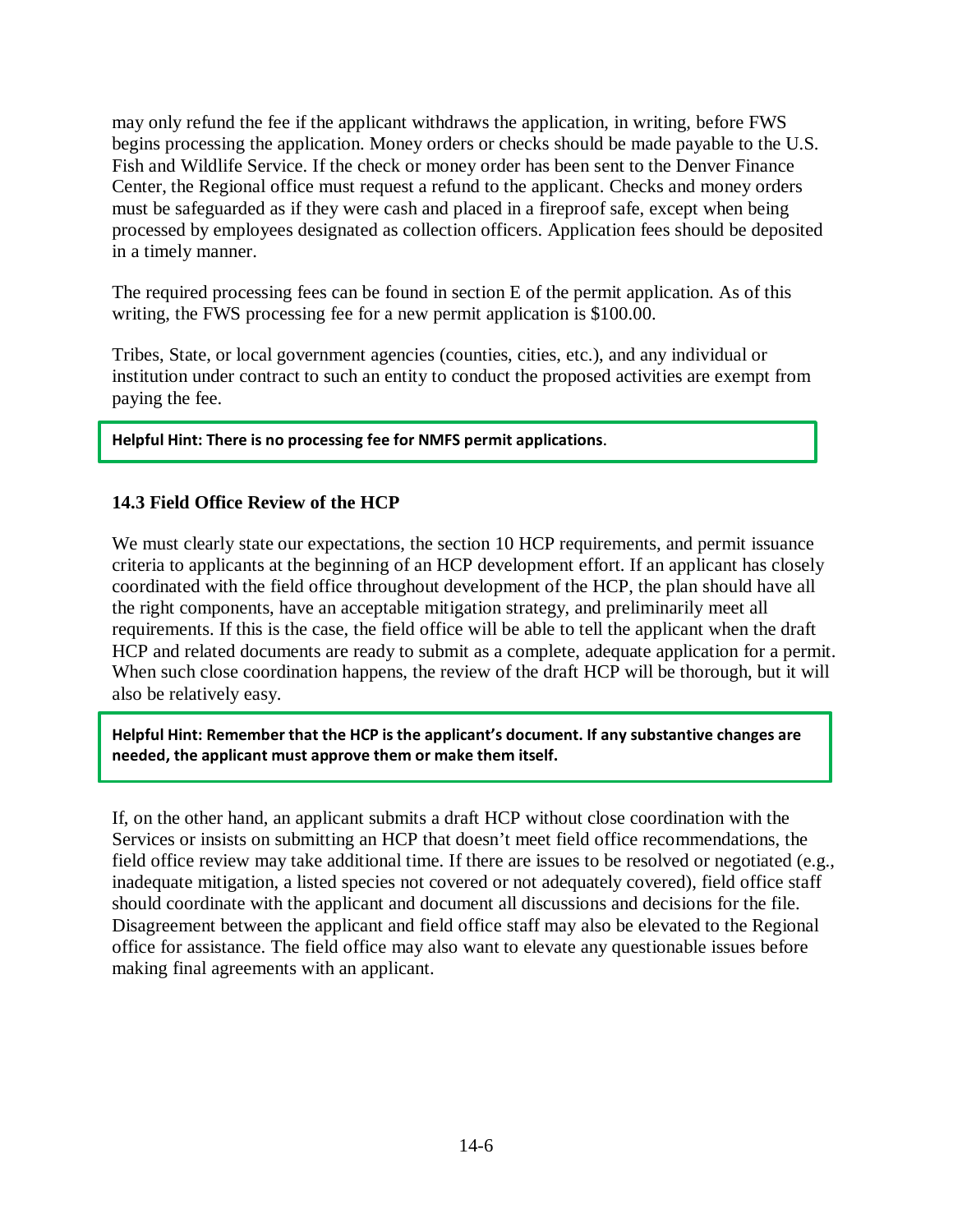**Helpful Hint: During the review of the HCP (and associated documents), use the information provided to start (or add to) both the draft section 7 biological opinion (BO) and the section 10 findings and recommendations memo (also known as "set of findings", "HCP findings", or "findings"). Although these documents may not be completed until the public comment period has closed and any comments submitted have been addressed, collecting information during this review will save time and effort later. If an HCP is changing substantively, only include sections of draft BO and findings that are not likely to change**.

Things to consider when reviewing the HCP at the field office:

- if the HCP is low-effect, ensure that it meets the statutory requirements for a NEPA categorical exclusion (use the screening form for low-effect incidental take permits and NEPA environmental action statement located in the [HCP Handbook Toolbox;](https://www.fws.gov/endangered/what-we-do/hcp-handbook-toolbox.html#Ch14)
- whether the draft HCP is statutorily complete and meets applicable regulatory and policy requirements (to the best of your understanding);
- ensure all required sections are in the HCP–see the required HCP elements and recommended HCP format in Appendix B;
- ensure that climate change considerations (changes in climate and related direct and indirect effects) are adequately addressed;
- make sure numbers add up and are consistent among all documents;
- make sure maps are correct, show the HCP and permit areas (if they're different), and indicate where they are on the larger landscape;
- ensure all definitions in the HCP meet Endangered Species Act (ESA) definitions (as opposed to NEPA definitions);
- make sure all negotiated points are presented in the HCP as agreed upon (if not, clarify with the applicant);
- ensure the publication-ready quality of all draft documents that will be sent to the Regional office;
- manage materials for the official administrative record (although at this point the documents are part of the file record, we advise that you maintain them with the possibility of future litigation in mind—maintaining well-organized files is a standard practice);

For FWS:

- enter the HCP into the Environmental Conservation Online System (ECOS) (entry of HCP information to ECOS) (see the [HCP Handbook Toolbox\)](https://www.fws.gov/endangered/what-we-do/hcp-handbook-toolbox.html#Ch14); and
- route the application package to the Regional office using the Data Tracking System (DTS) (if the Region uses DTS) or whatever data tracking system is in use. If the HCP is low-effect and signature authority has been delegated to the field office, the field office completes the process as described as Regional office duties, below.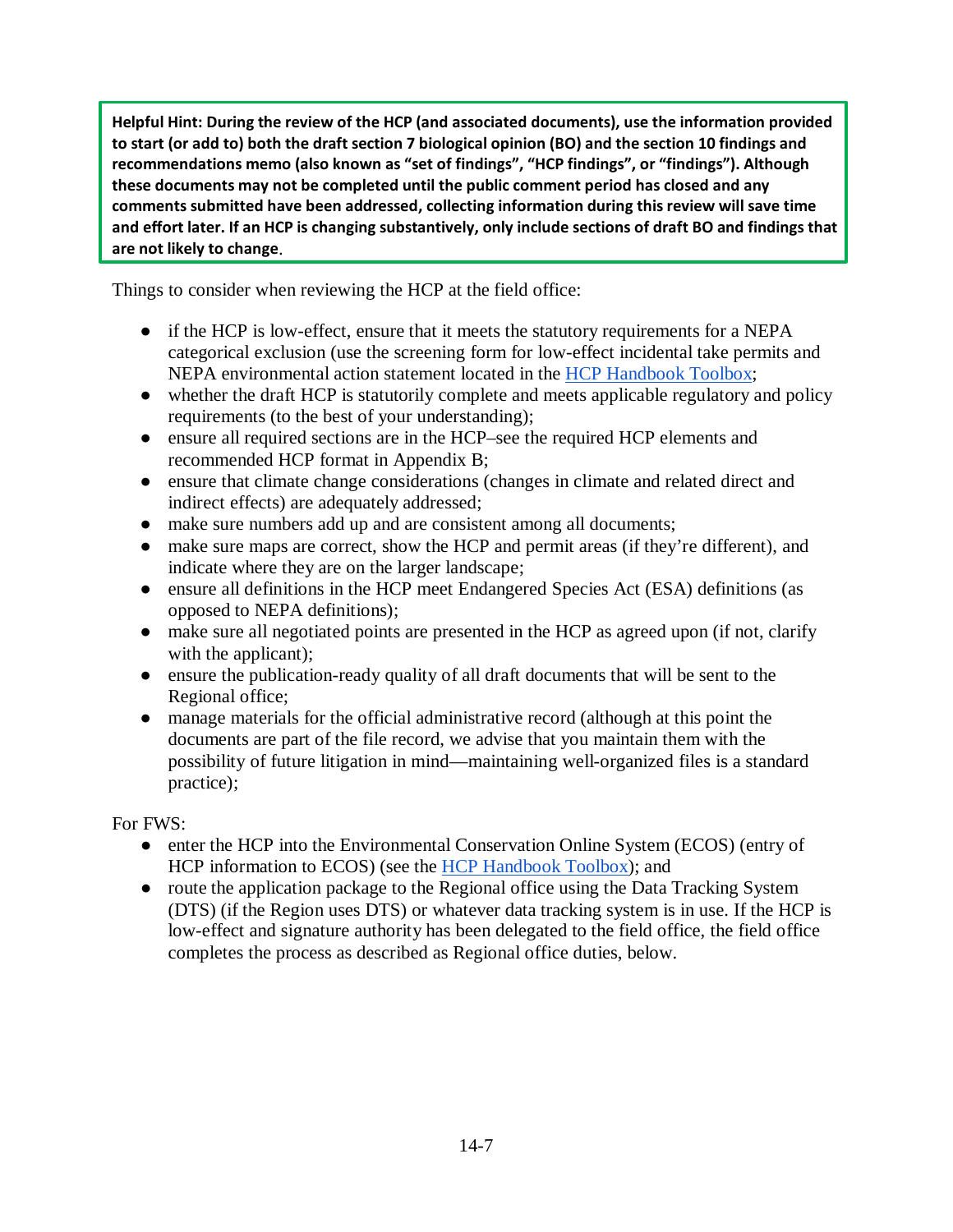#### *14.3.1 ESA Requirements*

**FWS ESA HCP application requirements** are described in 50 CFR 13 and 17.22(b)(1) for endangered species and 17.32(b)(1) for threatened species (see the [HCP Handbook Toolbox\)](https://www.fws.gov/endangered/what-we-do/hcp-handbook-toolbox.html#Ch14) and include:

- a physical address or location of activities, such as section/township/range, county tax parcel number, or some other formal legal description (50 CFR 13.12(a)(2)). The applicant must also provide shapefiles of the plan area and permit area (if they're different). The field office will provide the applicant with specific requirements;
- a complete description of the activity(ies) for which incidental take will be authorized;
- the common and scientific names of the species requested for the permit to cover, as well as the number, age, and sex of such species, if known; and
- a conservation plan that specifies:
	- o the impact that will likely result from the incidental taking (ESA section  $10(a)(2)(A)(i)$ . This is not a tally of how many individuals (or surrogate, e.g., acres of habitat) will be taken, but instead is a robust analysis of what impact the taking of those individuals will have on the species or population, as appropriate;
	- o what steps the applicant will take to monitor, minimize, and mitigate such impacts; the funding that will be available to implement such steps; and the procedures that they will use to deal with unforeseen circumstances (ESA section  $10(a)(2)(A)(ii)$ );
	- o what alternative actions to such incidental taking have been considered and the reasons the applicant rejected those alternatives (ESA section  $10(a)(2)(A)(iii)$ ). The alternatives to the taking are not the same as the NEPA alternatives, but may be similar. The ESA required alternatives are described, not analyzed,
		- applicants need to tell the story of why they need a permit, describe the situation and state why other options don't work for them. For instance, at least one reason an applicant would reject a no action alternative is that not doing the project doesn't meet the applicant's needs (and it wouldn't provide benefits to the species); and
- other measures that the Director may require as being necessary or appropriate for the purposes of the plan (ESA section  $10(a)(2)(A)(iv)$ ).

**NMFS ESA Permit Application Procedures** are outlined in 50 CFR 222.307(b) (see the [HCP](https://www.fws.gov/endangered/what-we-do/hcp-handbook-toolbox.html#Ch14)  [Handbook Toolbox\)](https://www.fws.gov/endangered/what-we-do/hcp-handbook-toolbox.html#Ch14) and include:

- the type of application (marine mammals, sea turtles, or other listed species);
- the applicant's name, address, and telephone number;
- the species or stocks, by common and scientific name, and a description of the status, distribution, seasonal distribution, habitat needs, feeding habitats, and other biological requirements;
- a detailed description of the proposed activity; and
- a conservation plan that specifies:
	- $\circ$  the impact that will likely result from the incidental taking (ESA section  $10(a)(2)(A)(i)$ ; 50 CFR 222.307(b)(5)(i));
	- the anticipated impact of the proposed activity on the habitat of the species or stocks  $(CFR 222.307(b)(5)(ii))$ ;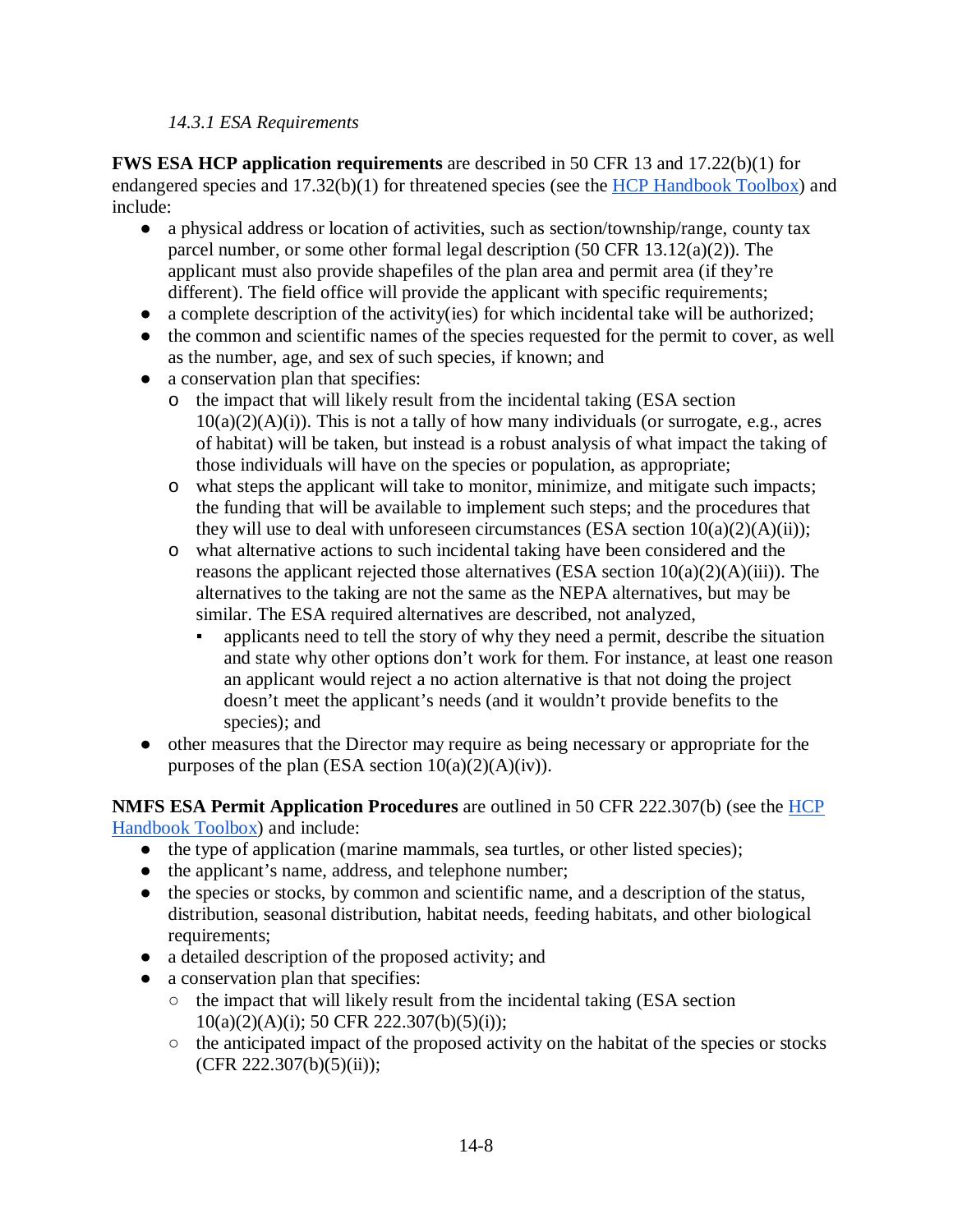- $\circ$  what steps the applicant will take to monitor, minimize, and mitigate such impacts, the funding that will be available to implement such steps; and measures (ESA section  $10(a)(2)(A)(ii)$ ; 50 CFR 222.307(b)(5)(iii));
- what alternative actions to such incidental taking have been considered and the reasons these alternatives are not being used (ESA section  $10(a)(2)(A)(iii)$ ; 50 CFR  $222.307(b)(5)(iv)$ . The alternatives to the taking are not necessarily the same as the NEPA alternatives, although they may be nearly the same (e.g., a no-action alternative does not meet the applicant's needs and doesn't provide benefits to the species, or an applicant considers moving or decreasing a development project that would result in no take or significantly reduced take, but those alternatives are not financially viable options). The applicant describes these alternatives in the HCP, but doesn't have to analyze them; and
- $\circ$  a list of all data sources used in preparation of the plan (50 CFR 222.307(b)(5)(v)).

# *14.3.2 Issuance Criteria*

After the opportunity for public comment, the Services must find that the following requirements are met [(ESA section 10(a)(2)(B); 50 CFR 17.22(b)(2), 17.32(b)(2), and 50 CFR  $222.307(c)(2)$ ]:

- the taking will be incidental to, and not the purpose of, carrying out an otherwise lawful activity (50 CFR 17.3);
- the applicant will, to the maximum extent practicable, minimize and mitigate the impacts of such takings;
- the applicant will ensure that adequate funding for the conservation plan (implementation and mitigation) and procedures to deal with changed circumstances will be provided (including what the applicant will do in the face of changed circumstances and the funding to implement those actions);
- the taking will not appreciably reduce the likelihood of the survival and recovery of the species in the wild;
- FWS:
	- o such other measures that the Director may require as being necessary or appropriate for purposes of the plan; and
	- o the Director has received such other assurances that the plan will be implemented.
- NMFS:
	- o the applicant has amended the conservation plan to include any measures (not originally proposed by the applicant) that the Assistant Administrator determines are necessary or appropriate; and
	- o there are adequate assurances that the conservation plan will be funded and implemented, including any measures required by the Assistant Administrator.

# *14.3.3 Disqualifying Factors*

When the Services get an adequate draft HCP that meets all requirements, with a complete and correctly filled out application for a permit, we process the HCP through the steps described in this handbook and eventually issue a permit unless the HCP does not meet issuance criteria or there are disqualifying factors.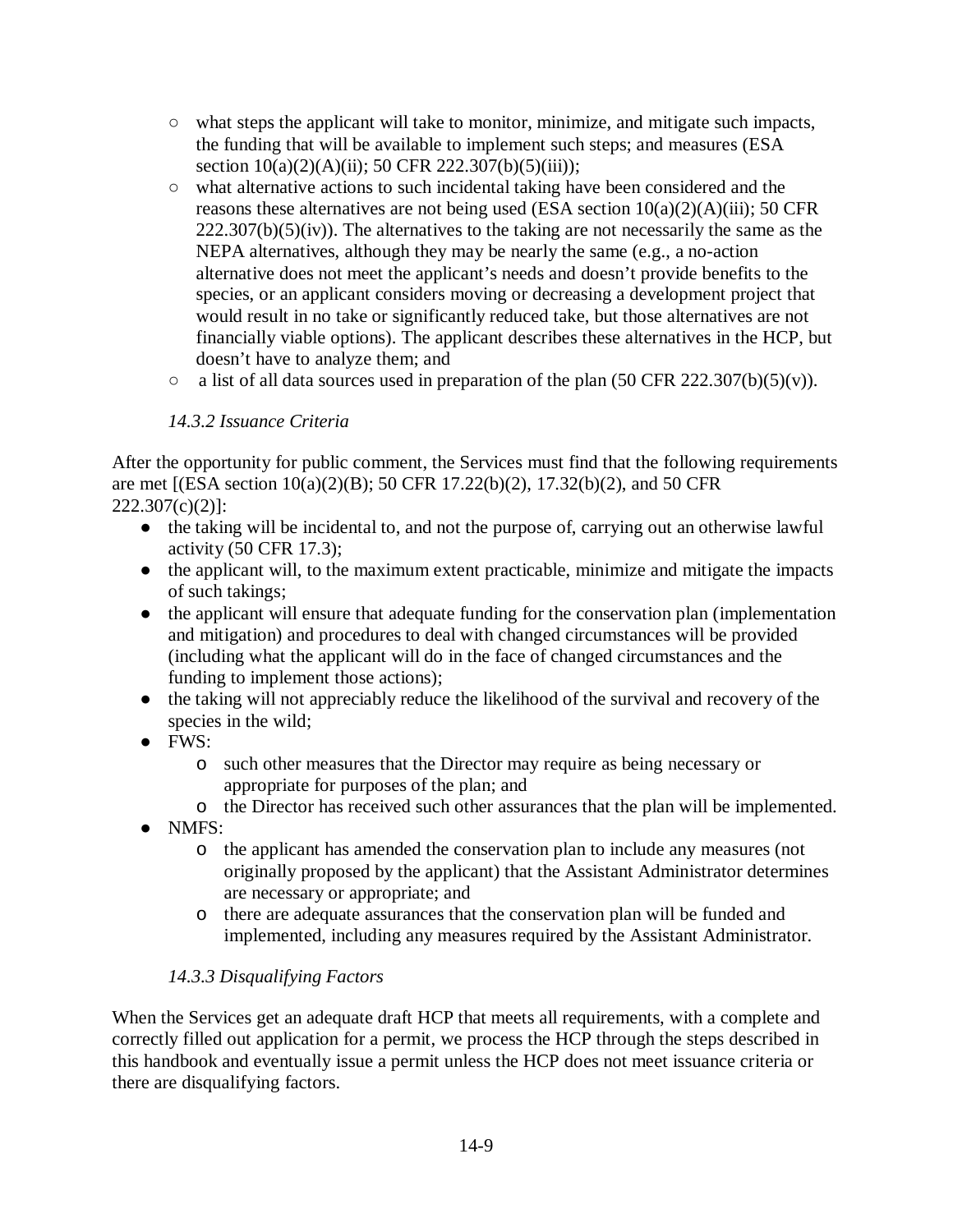**Helpful Hint: During initial discussions, staff should also inform applicants about disqualifying factors. Do not wait until an HCP has been developed (see section 3.3). Applicants must self-certify that they do not have any disqualifying factors in block D.3.** 

For FWS, review the factors described in 50 CFR 13.21(b) and (c). If the applicant does not qualify for a permit because of any of the disqualifying factors, we should notify the applicant in writing and put a memo to the file in the administrative record.

Disqualifying factors or reasons to deny a permit for NMFS are identified in 15 CFR 904 and 50 CFR 222.303(e)(1) (see the [HCP Handbook Toolbox\)](https://www.fws.gov/endangered/what-we-do/hcp-handbook-toolbox.html#Ch14). We may deny a permit because of violations of law or settlement agreements, nonpayment of fines, or other circumstances listed in the regulations.

## *14.3.4 Incomplete or Inadequate HCP*

Although rare, despite our best efforts, some applicants may choose to prepare and submit a draft HCP without coordinating with the Services. If the HCP is incomplete (missing one or more required elements), then the application is incomplete. If an applicant submits an incomplete draft HCP, we must notify the applicant as soon as possible after receipt of the application. We should send a letter to the applicant to explain all of the inadequacies and request that the applicant revise the HCP to make it complete. If, on review, it is unlikely that the HCP will meet issuance criteria, we must issue a notification letter to the applicant that specifically details how the HCP would likely not meet issuance criteria. Be sure to include all of the issues in the notification; it is unfair to applicants to piecemeal requests and will increase workload for staff. It may be better to meet with applicants to help them get through the issues, but it is important to keep good records of any meetings, discussions, or decisions for the administrative record. If the application is complete, we must process it and make a permit decision.

**Helpful Hint: If the applicant does not correct the inadequacies in a timely manner, consider establishing a deadline, generally 30 days, after which we would consider the application abandoned.**

Any notification of denial we give to the applicant should be in a formal letter, signed by the permit signatory or Deputy Regional Director or Assistant Regional Administrator, stating that we are denying the permit and the basis for denial. As an alternative, we may attach a letter of denial (for the record), which will be effective in 30 days if the applicant doesn't respond, to a letter providing guidance on how to resolve the inadequacies. This gives them the opportunity to do so if they choose to continue.

- Where possible, provide guidance on how any issues may be addressed to meet issuance criteria and resolve any other inadequacies.
- State that the applicant is responsible for providing a response to the Service within 30 days as to whether or not they plan to address the identified issues.
- State that if the applicant does not respond within 30 days, the Services will consider the permit application denied.
- If the applicant notifies the Services that it will not revise the application, we must send a letter of permit denial to the applicant within 30 days. The permit denial letter should also explain the bases for denying the permit application.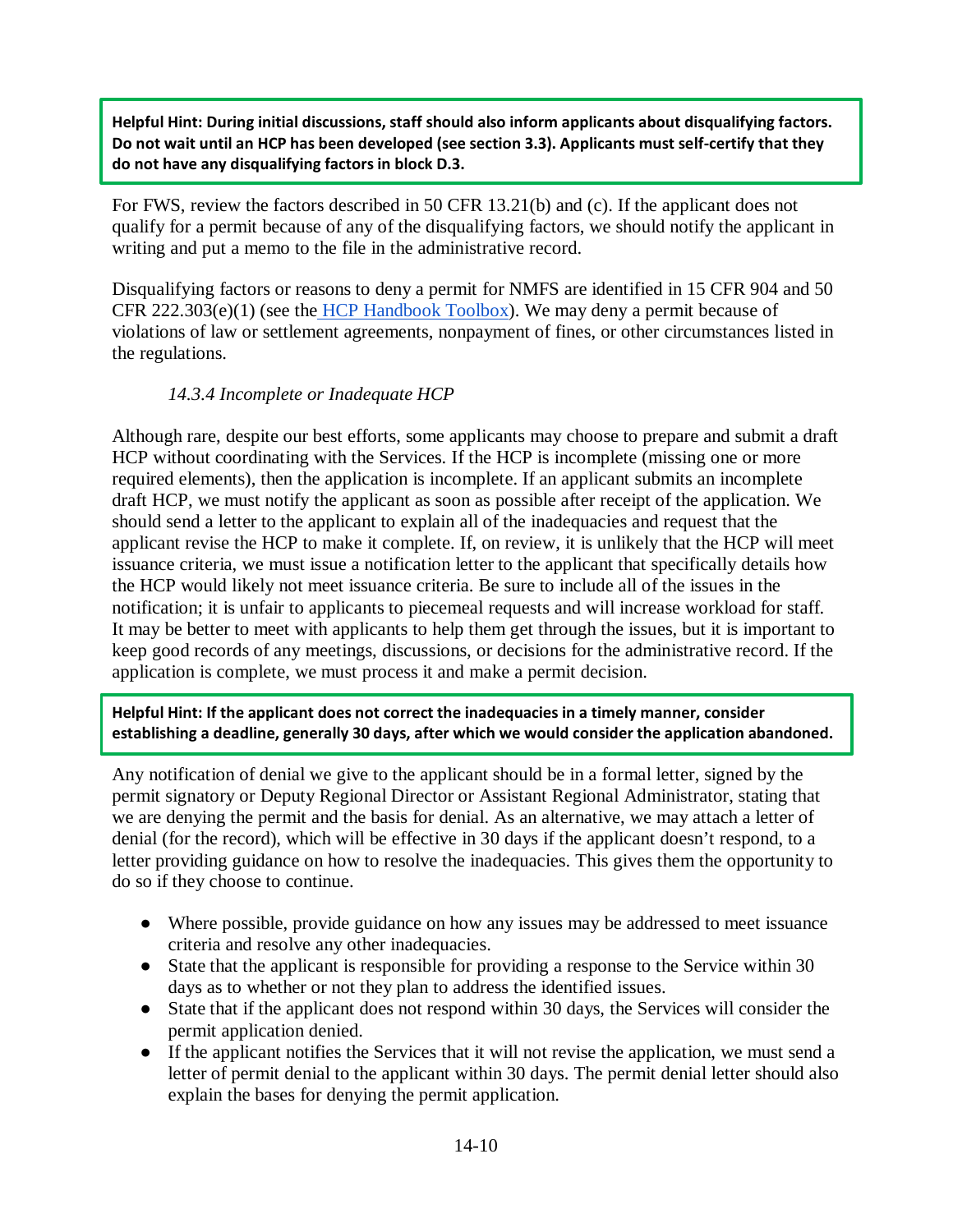- o The permit denial letter must inform the applicant of the right to request reconsideration (see below). Such an administrative appeal is required by FWS regulations before the applicant can sue the FWS in Federal court.
- o Provide information on what they need to supply in the appeal.

The FWS Regional office may coordinate with the Regional solicitor's office on a denial determination, as appropriate. The FWS does not have to publish a notice of permit denial in the *Federal Register*.

NMFS must use the process in 50 CFR 222.303(e)(2) to deny permits. NMFS must notify the applicant in writing of the denial of the permit request and include the reasons for it. If authorized to do so in the notice of denial, the applicant may submit further information or reasons the permit should not be denied. Such further information is not a new application. NMFS must publish a notice of denial in the *Federal Register* within 10 days after the date of the denial (50 CFR 222.303(d)).

If the applicant responds with the intent to address the inadequacies, the Services should work closely with them to help resolve issues in a timely manner and to prevent further delays. During this collaborative process, Services' staff should document attempts to resolve inadequacies and provide any interim determinations or resolutions to the applicant in writing. These written communications inform and contribute to the administrative record if we cannot resolve problems and have to deny the permit application. In addition, these written communications provide support for our changes in position regarding the adequacy of the application, which is a very important part of the administrative record.

## *14.3.5 Certification of Application by the Field Office that the HCP is Statutorily Complete*

When field office staff are ready to send the application package to the Regional office, they must include a memo stating that they have reviewed the HCP and that they believe it is statutorily complete and otherwise meets regulatory and policy requirements applicable to a permit application (see an example Field Office Certification in the [HCP Handbook Toolbox.](https://www.fws.gov/endangered/what-we-do/hcp-handbook-toolbox.html#Ch14)

If authority to issue permits has been delegated to the field office, include a memo to the file with the certification signed by at least one supervisory level below the field supervisor.

## **14.4 Field Office Review of the NEPA Analysis**

Whether the Service wrote the draft NEPA analysis or a consultant developed the draft NEPA analysis in close coordination with the Service, the field office review of the draft should be relatively easy. See Chapter 13 for more information on NEPA and NEPA contractors.

**Helpful Hint: The NEPA analysis is the Services' document. No matter who wrote it, we can make any changes we deem necessary**.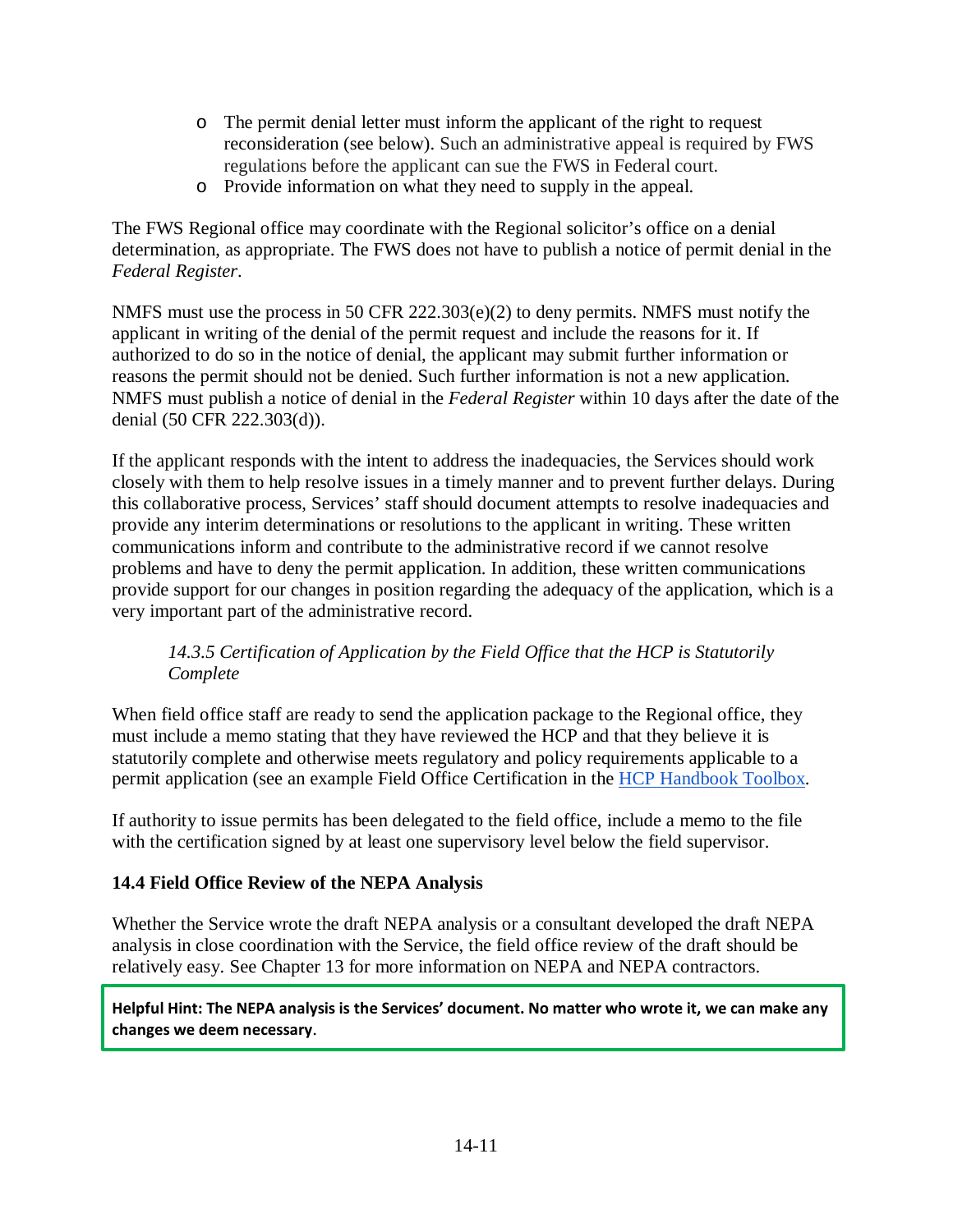Things to consider when the field office reviews the NEPA analysis:

- If the NEPA analysis is a screening form, it must be brief, but also must contain enough information for a decision maker to determine that it does indeed meet the categorical exclusion level of NEPA.
- The summary section (as described in 40 CFR 1502.12 for an EIS) must adequately and accurately summarize the NEPA analysis (EA or EIS) by:
	- stressing the major conclusions,
	- highlighting areas of controversy (including issues raised by agencies and the public), and
	- $\circ$  highlighting the issues to be resolved (including the choice among alternatives).

**Helpful Hint: although the summary section is only required for an EIS, also include it for a CatEx or EA for quick reference.** 

- Verify that the draft in review is likely the proper level of NEPA for the HCP.
- An environmental assessment (EA) is a concise document and should not contain long descriptions or detailed data (should be no more than 10-15 pages long) (40 CFR 1508.9, 40 Questions (36 a-b) (see the HCP [Handbook Toolbox\)](https://www.fws.gov/endangered/what-we-do/hcp-handbook-toolbox.html#Ch14).
- An environmental impact statement (EIS) should be less than 150 pages, or for a very complex HCP or one with an unusual scope the EIS should be less than 300 pages (40 CFR 1502.7).
- The NEPA analysis must be written in the Service's voice.
- All required sections must be in the NEPA analysis (see Section 4. Writing NEPA Documents in *NEPA for National Wildlife Refuges: A Handbook* in the [HCP Handbook](https://www.fws.gov/endangered/what-we-do/hcp-handbook-toolbox.html#Ch14)  [Toolbox.](https://www.fws.gov/endangered/what-we-do/hcp-handbook-toolbox.html#Ch14)
- All definitions in the document must meet NEPA definitions.
- Verify that numbers add up and are consistent among all documents.
- Make sure maps are correct, show the HCP and permit areas (if they're different), and show where they are on the larger landscape.
- Ensure that all draft and final documents forwarded to the Regional office are publication-ready.
- Manage materials for the official administrative record.
- Be sure the purpose and need is the Service's purpose and need (see section 13.1.1 for a template purpose and need statement).
- There must be a reasonable range of alternatives considered, based on the purpose and need for the proposed action.
- Be sure the impacts are actually analyzed, not just described.
- The cumulative effects section must consider all actions (Federal and non-Federal) that have occurred, are occurring, and are reasonably certain to occur.
- The analysis must consider whether impacts are significant (includes context and intensity) and provides the reason (i.e., it is [or is not] significant because . . .).
- Ensure that the analysis makes sense (connect the dots).
- Mitigation measures for impacts to the human environment must consider why, what, who, where, and when.
- All conclusions in the NEPA document must be rationally connected to the facts used to reach those conclusions.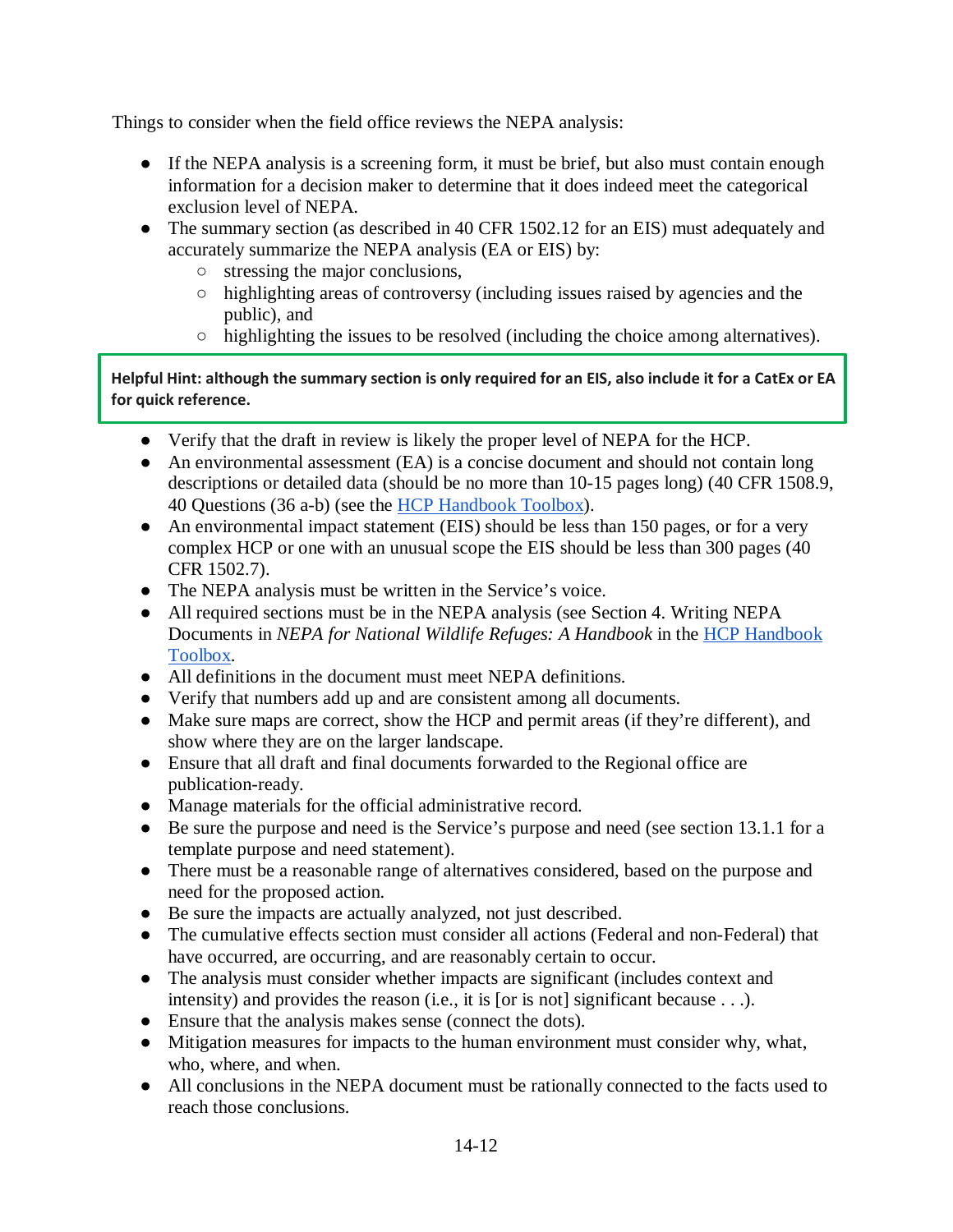## *14.5 Federal Register Notices*

Under section 10(c) of the ESA and Federal regulations (50 CFR 17.22 and 17.32 or 50 CFR 222.302 and 222.303), the Services must publish in the *Federal Register* a notice of receipt for each section 10 permit application received (remember that the HCP is part of the application package, so we make the HCP available for public review). NEPA regulations (40 CFR 1506.6 and 43 CFR 46.435) and our policy also require publication of an NOA of our NEPA analysis. We fulfill both these requirements with a single NOA. A *Federal Register* NOA should be brief, but it should provide enough information to agencies and the public so they will know whether they want to review and comment on available documents (see the approved short NOA in the [HCP Handbook Toolbox\)](https://www.fws.gov/endangered/what-we-do/hcp-handbook-toolbox.html#Ch14). In addition to the NOA we publish for each HCP and application, if the NEPA analysis leads to an EIS, the U.S. Environmental Protection Agency (EPA) publishes a notice that an EIS is available for review. See the EIS Filing Instructions in the [HCP Handbook](https://www.fws.gov/endangered/what-we-do/hcp-handbook-toolbox.html#Ch14)  [Toolbox](https://www.fws.gov/endangered/what-we-do/hcp-handbook-toolbox.html#Ch14) for more information.

## *14.5.1 Purpose*

*Federal Register* notices regarding HCPs may announce scoping, the receipt of applications, the availability of documents for review and comment, meetings, or final permitting decisions (e.g., issuance, denials, revocations). The Services may also request comments on specific elements of an HCP (e.g., adequacy of the mitigation plan, the conservation measures).

## *14.5.2 Timing of the Notice*

*Federal Register* NOAs should be published as soon as possible after submission of the complete application package and final review of the application package by Regional office staff.

For FWS NOAs, other than those for low-effect HCPs with categorical exclusions, they must be reviewed and surnamed by the solicitor's office. The Division of Policy, Performance, and Management Programs (PPM) must also review and send them to the FWS Director's and Secretary of the Interior's offices for authorization to publish the NOA. See PPM's Web site in the [HCP Handbook Toolbox\)](https://www.fws.gov/endangered/what-we-do/hcp-handbook-toolbox.html#Ch14).

NMFS NOAs must be approved and cleared for publication through the relevant Regional Protected Resources Division or Assistant Regional Administrator. Check with the Regional HCP Coordinator for specific routing and process.

#### *14.5.3 Composition and Content of Federal Register Notices*

A *Federal Register* NOA generally consists of several parts, including the billing code, headings, text, and a signature block. See *Federal Register Notices* [\(HCP Handbook Toolbox\)](https://www.fws.gov/endangered/what-we-do/hcp-handbook-toolbox.html#Ch14) that expands on the guidance provided in the *Office of the Federal Register Document Drafting Handbook* [\(HCP Handbook Toolbox\)](https://www.fws.gov/endangered/what-we-do/hcp-handbook-toolbox.html#Ch14) for how to write a *Federal Register* NOA. It describes what the NOA should include, and includes examples of billing codes, department names, and subagency names. A short NOA, already reviewed and approved by the PPM is also available in the HCP [Handbook Toolbox\)](https://www.fws.gov/endangered/what-we-do/hcp-handbook-toolbox.html#Ch14) (short NOA).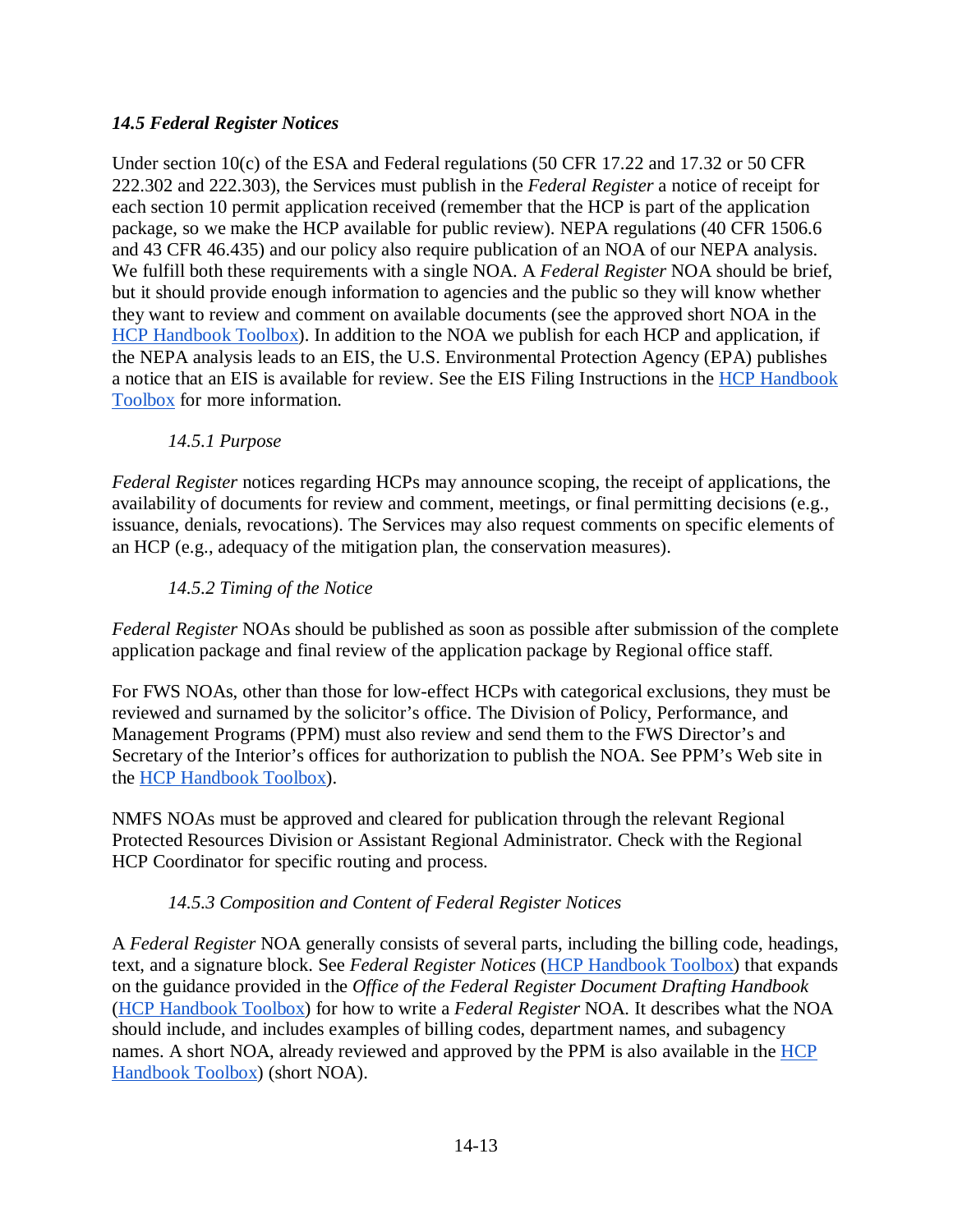There are slight differences between FWS NOAs, NMFS NOAs, and joint agency NOAs. When filing a joint agency NOA there are additional specific coordination issues to consider. See the Coordination Process and Example of a Joint *Federal Register* Notice in the [HCP Handbook](https://www.fws.gov/endangered/what-we-do/hcp-handbook-toolbox.html#Ch14)  [Toolbox\)](https://www.fws.gov/endangered/what-we-do/hcp-handbook-toolbox.html#Ch14).

## *14.5.4 Format of the Notice of Availability*

Formatting for a *Federal Register* NOA is very specific (see Federal Register Notices in the [HCP](https://www.fws.gov/endangered/what-we-do/hcp-handbook-toolbox.html#Ch14)  [Handbook Toolbox \)](https://www.fws.gov/endangered/what-we-do/hcp-handbook-toolbox.html#Ch14) for specific formatting examples. *Federal Register* NOAs must be written according to the *Office of the Federal Register Document Drafting Handbook* first, and where that is silent, then use the *GPO Style Manual* (see the [HCP Handbook Toolbox\)](https://www.fws.gov/endangered/what-we-do/hcp-handbook-toolbox.html#Ch14). In addition, if the signature block isn't correct, the Office of the Federal Register will reject it. If that happens, you have to get new signature copies and repeat much of the process. Seek a courtesy review by PPM to be sure you won't have problems that delay your process.

# **14.6 Required Public Comment Periods**

The information received by the Services as part of an application package (e.g., application, HCP, maps, background information, standard operating procedures, etc.) must be made available for public review (ESA section  $10(c)$ ). We have established requirements for the length of the public review/comment period for NOAs. If we involved other agencies and the public by doing early scoping or public meetings, we must offer the public at least 30 days to comment on the HCP and application supported by a categorical exclusion, EA, or mitigated EA (i.e., we consider mitigation measures in an EA to avoid or lessen potentially significant environmental effects of proposed actions that would otherwise need to be analyzed in an EIS). Service policy requires at least a 60-day comment period for a draft EIS, or on an EA for HCPs that are largescale or regional. If the public hasn't been involved, we may need to add 30 days to the comment period. For HCPs that are exceptionally complex or precedent-setting, we recommend a 90-day public review/comment period. If we anticipate a lot of interest in an HCP, it may be prudent to add 30 or 60 days to the comment period so you don't have to reopen or extend it. Discuss this with the Regional HCP Coordinator.

## **14.7 Review by Regional Office and Legal Counsel**

**Helpful Hint: When Regional office staff and legal counsel are reviewing and commenting on the draft HCP, any substantive changes must be returned to the field office. Field office staff must seek approval by the applicant, and typically the applicant makes those changes.** 

## *14.7.1 Regional Office Application Processing*

Processing an incidental take permit application at the Regional office consists of reviewing the application, draft HCP, and draft NEPA analysis. When the Regional office is satisfied that the documents are complete, they announce receipt of the application and availability of the draft NEPA analysis and draft HCP in the *Federal Register* and request public review and comment on the draft HCP, draft NEPA analysis, and the application.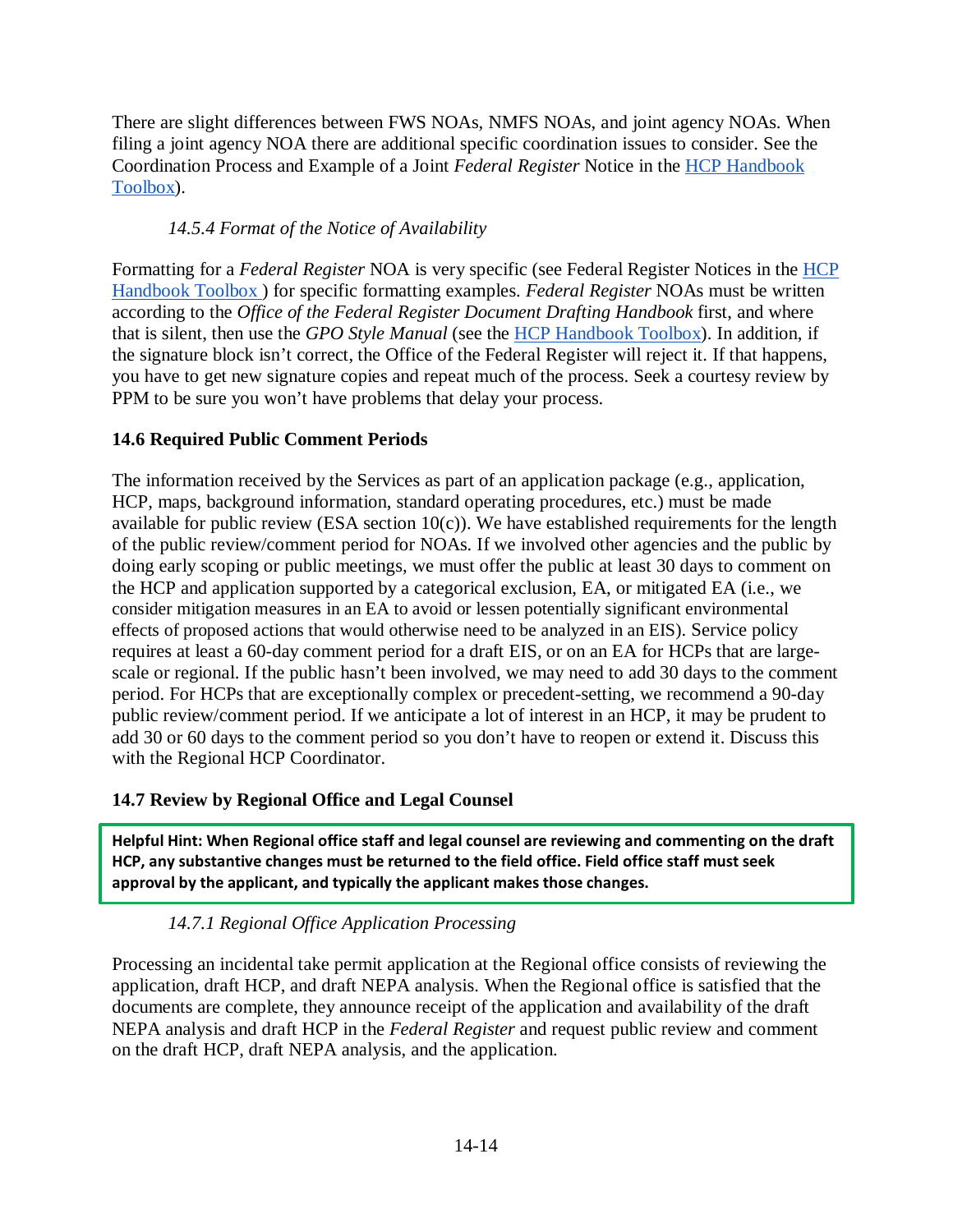#### The FWS - Regional Office:

- gets an application number from the Service Permit Issuance and Tracking System (SPITS) and works with the HCP Coordinator;
- reviews the HCP and NEPA analysis according to the same considerations that the field office uses, meaning that they must ensure it meets all statutory, regulatory, and policy requirements (or document where requirements are not likely to be met);
- reviews the *Federal Register* NOA;
- sends the draft HCP, implementing agreement (if there is one), draft NEPA analysis, and NOA to the Regional solicitor's office for review and surname. This request may be formal or informal, depending on Regional guidance (check with the Regional HCP Coordinator); and
- processes the NOA by publishing it in the *Federal Register* by:
	- putting the NOA on surname for concurrence and signature (in DTS if your Region uses DTS);
	- after signature, getting PPM to provide a courtesy review; and
	- processing the NOA as appropriate according to the NEPA level:
		- Categorical exclusion, EA, or mitigated EA: send the NOA package to the *Federal Register* with a cover letter and a CD with the MS Word version of the NOA with the signer's name and title typed in under the signature line (see *Federal Register* Notices in the [HCP Handbook Toolbox\)](https://www.fws.gov/endangered/what-we-do/hcp-handbook-toolbox.html#Ch14);
		- EIS: upload the EIS to the EPA's e-portal (CDX) (see EIS Filing and Distribution in the [HCP Handbook Toolbox\)](https://www.fws.gov/endangered/what-we-do/hcp-handbook-toolbox.html#Ch14); and
			- send the NOA package (i.e., NOA, cover letter, and a CD with the MS Word version of the NOA with the signer's name and title typed in under the signature line) to the *Federal Register*. Include a letter to request publication on a certain date (to correspond with EPA's publication date).

#### NMFS - Regional Office

- ideally, NMFS field office staff will work with the applicant to develop a permit application and conservation plan before it is submitted to the relevant Regional office;
- gets an application number from the Authorizations and Permits for Protected Species (APPS);
- reviews the application and works with the applicant to make necessary changes or requests additional information;
- after the application is complete and sufficient, NMFS publishes a notice of receipt and request for comments in the *Federal Register*; and
- prepares the draft NEPA analysis document, and publishes an NOA of a draft EA (or EIS) and request for comments in the *Federal Register*.

#### *14.7.2 Review by the Office of the Regional Solicitor and General Counsel*

Legal review of the permit application package ensures that the draft HCP and associated documents meet the legal requirements of the ESA and NEPA. It is especially important to get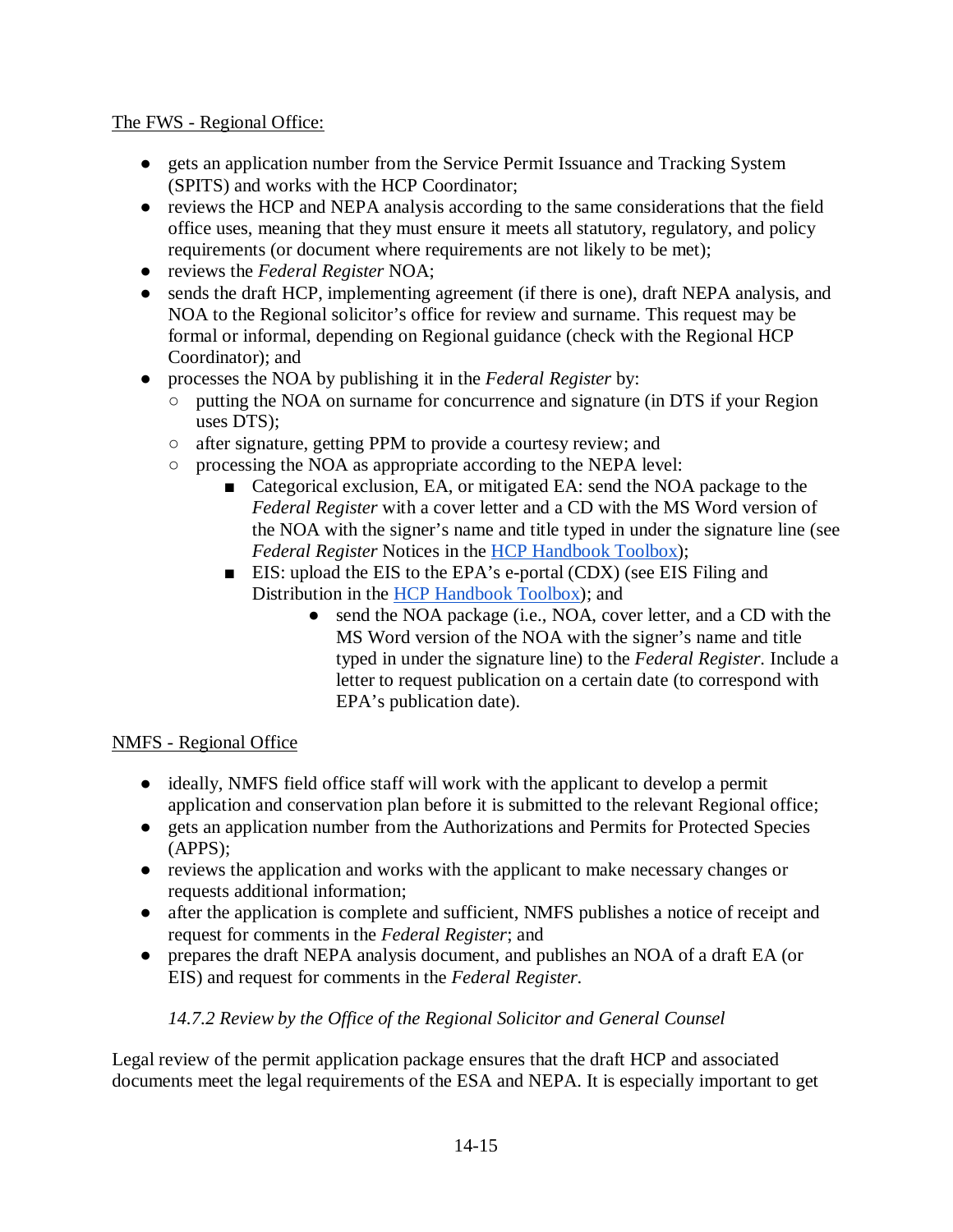legal review for large-scale, regional, multi-regional, or joint-agency HCPs, which are often complex and address a variety of activities and species.

For FWS, the need for legal review of low-effect HCPs is less critical, and they may not need legal review since these projects are by definition minor in scope and impact (e.g., permanent impacts to a small area of low quality habitat within the plan area or temporary impacts to habitat as long as they have minor or negligible effects on covered species). Although not standard practice, and even if permit signature authority has been delegated to a Field Supervisor, a loweffect HCP and associated documents may need legal review. Seek advice from your Regional HCP Coordinator. For NMFS, legal review of low-effect HCPs should be discussed with the legal counsel to determine whether review is needed.

If we use an implementing agreement, it should have legal review. Though implementing agreements are not contracts and have no independent legal force and effect, they are incorporated into the incidental take permit as terms and conditions. A failure to comply with one or more terms of an implementing agreement may be grounds for considering the revocation of the incidental take permit. In all cases, the terms of an incidental take permit are controlling.

## FWS Legal Review

It is FWS policy to require Department of the Interior (DOI) solicitor's office (legal counsel) review of all ESA section 10 permit application packages. However, solicitor's review of HCPs may be waived if the HCP meets all applicable criteria for low-effect HCPs and is categorized as such. For other exceptions, discuss the HCP with the Regional HCP Coordinator.

The Regional office may request the solicitor's review of certain parts of the HCP package, formally or informally, and you should coordinate with the solicitor to determine which parts of the package he or she should receive to complete an adequate legal review (or you may provide the entire package). Typically that includes:

- the draft HCP (and implementing agreement if there is one),
- draft NEPA analysis,
- NOA, and
- eventually for the signature package, you must include the public comments, Service response to comments, BO, findings, incidental take permit, NEPA decision document, and real property documents, such as conservation easements, that will be used to implement the plan.

Other than NOAs for low-effect HCPs with categorical exclusion level NEPA analysis, all draft *Federal Register* NOAs must be reviewed and surnamed by the solicitor's office. PPM also must review all NOAs prior to publication.

**Helpful Hint: It is important for the solicitor's office to review comments and responses to comments because the comments often forecast potential litigation**.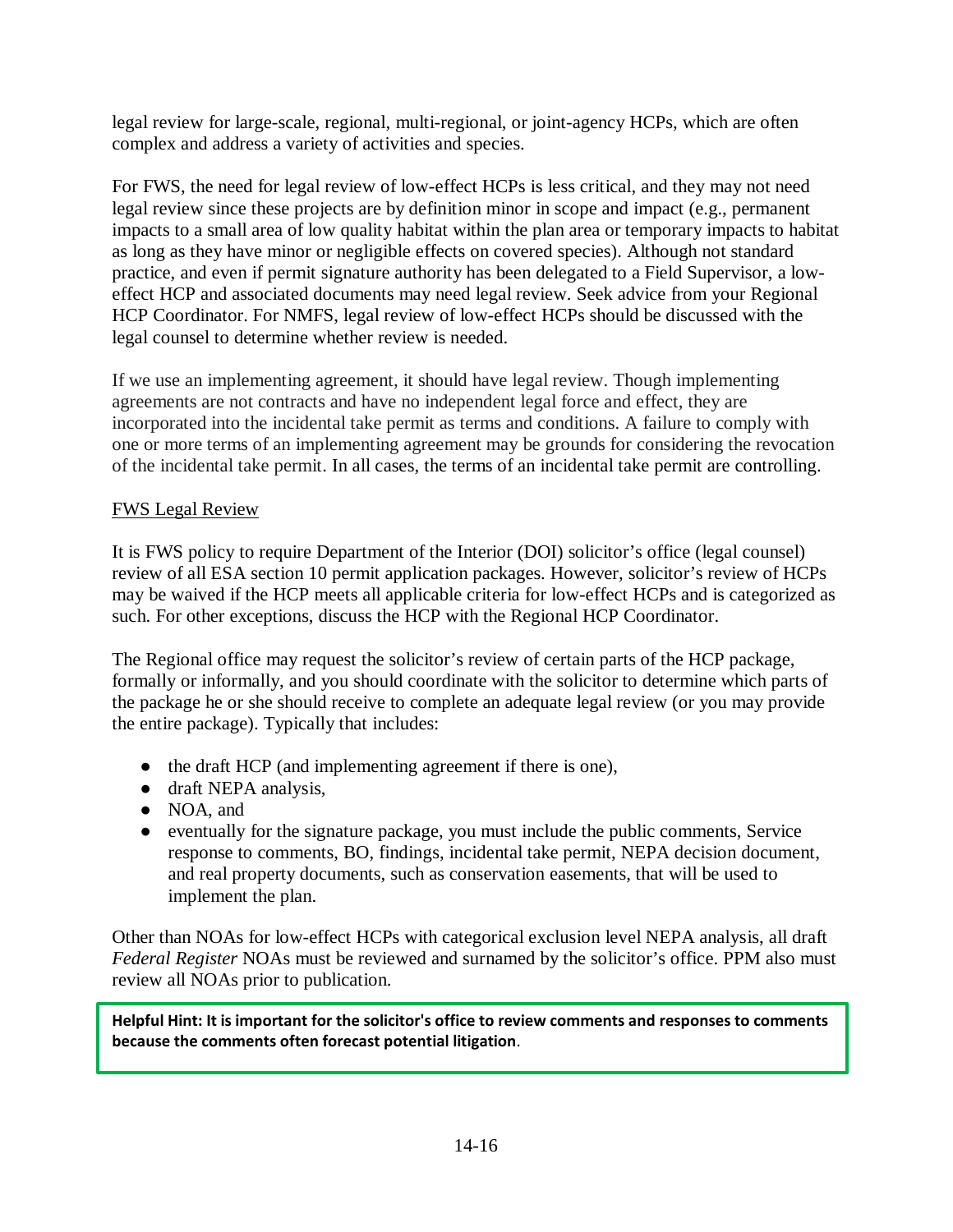- Coordination with the solicitor's office on a permit application package should begin as soon as possible in the permit processing phase and ideally during the development phase of unique, large, unusually complex, or precedent-setting HCPs.
- The Regional HCP Coordinator (or field office staff, depending on the process in each Region) should contact the Regional solicitor's office either by official memorandum (see example in the [HCP Handbook Toolbox\)](https://www.fws.gov/endangered/what-we-do/hcp-handbook-toolbox.html#Ch14) or via email to request primary legal counsel for review of a specific permit application package.
- The FWS can furnish a template implementing agreement to the applicant for initial development (see template in the [HCP Handbook Toolbox\)](https://www.fws.gov/endangered/what-we-do/hcp-handbook-toolbox.html#Ch14), and then the FWS and the solicitor's office will work with the applicant and the applicant's counsel, if any, to craft the final implementing agreement.
- The legal counsel reviews the documents, as necessary, throughout the HCP process to ensure regulatory and statutory compliance and to avoid problems found at the last minute in documents submitted for final approval.
- In some Regions the solicitor's office will forward a memorandum to the appropriate official stating that the review is done and that the documents meet statutory and regulatory requirements (or not), and if applicable, have been surnamed. Alternatively, the solicitor may send an e-mail stating that the reviewed documents meet statutory and regulatory requirements and the e-mail serves as a surname. Some Regional solicitors do not send such memos or surname documents. Each Regional HCP Coordinator can provide information on the process in his or her Region.

**Helpful Hint: If the solicitor puts comments in track changes in a document you have provided for review, those comments are protected by the attorney-client privilege and should NOT be released outside the FWS. Solicitor comments are directed to the FWS. If comments are on the HCP, the field office should coordinate with the solicitor to determine the appropriate way to communicate the issues to the applicant. Generally, restating the comments using the FWS's voice and removing the solicitor's comments is sufficient.** 

#### NMFS Legal Review

A NMFS section  $10(a)(1)(B)$  incidental take permit application package, including supporting ESA and NEPA analysis documents, must have legal review by the NOAA office of the general counsel (legal counsel) either in the appropriate Regional office of the general counsel or the General Counsel-Fisheries and Protected Resources Section. Legal review of low-effect HCPs should be discussed with the legal counsel to determine whether review is needed.

Documents that should receive legal review include:

- HCPs,
- implementing agreements,
- incidental take permits,
- NEPA analyses, and
- ESA section 7 consultations.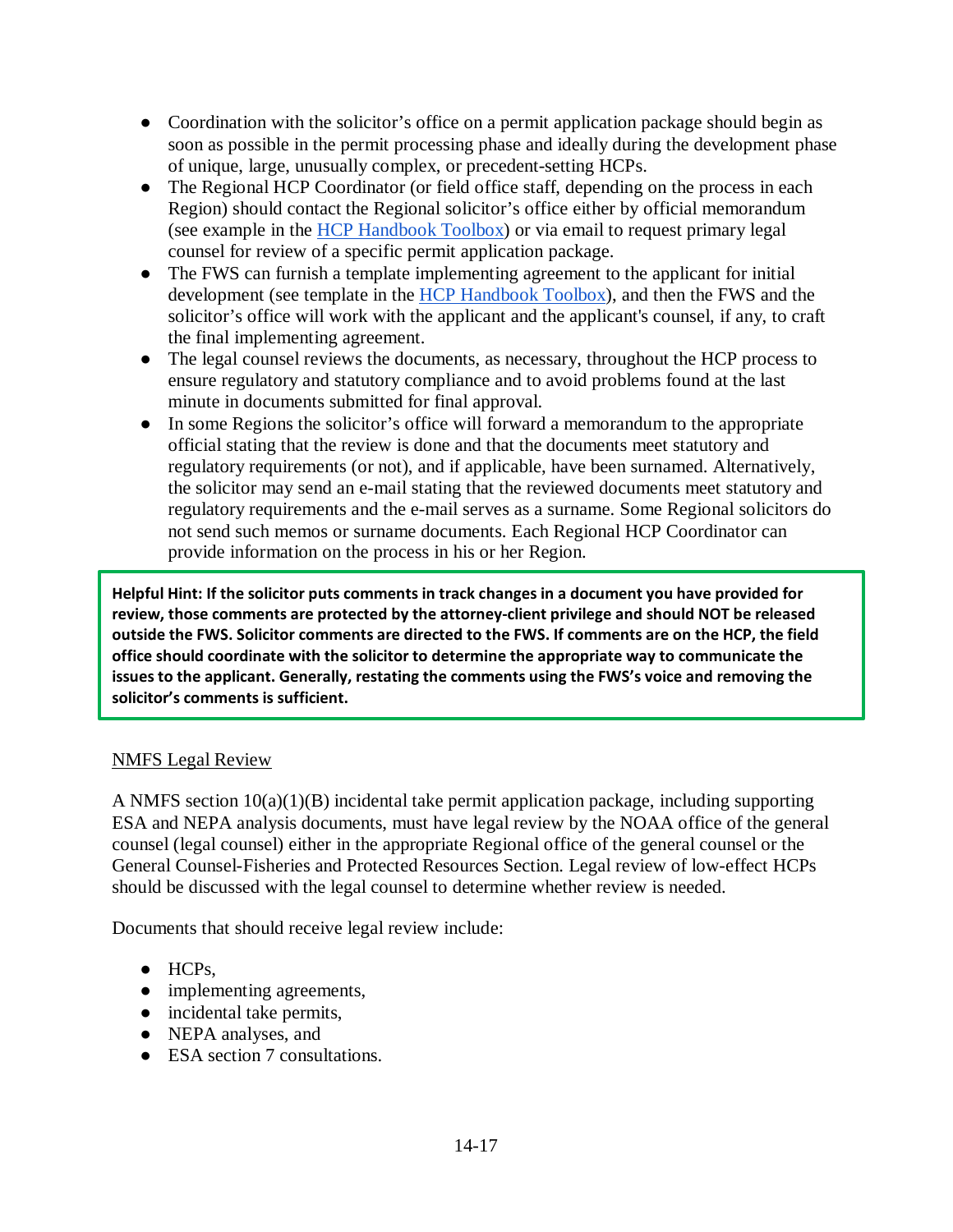Early involvement of the general counsel, starting in the HCP/incidental take permit planning stage, is valuable to help steer development of the HCP and accompanying documents in a direction that will assure that they meet the statutory and regulatory requirements for section 10(a)(1)(B) permits. Additionally, general counsel will provide guidance on compilation of the administrative record. General counsel involvement in discussions with the applicant and NMFS throughout the development process is helpful for the review process because the documents will be developed in a legally sufficient manner, avoiding last minute issues in documents submitted for approval.

In particular, NMFS will:

- contact the Regional NOAA general counsel office or NOAA General Counsel -Fisheries and Protected Resources Section as appropriate, to learn which attorney will be advising NMFS and reviewing the HCP and associated documents when a potential applicant appears to be seriously interested in developing an HCP;
- involve the attorney in the development of the HCP, BO, NEPA analysis, implementing agreement, incidental take permit, agency decision document, and response to comments. The attorney should take the lead in developing the implementing agreement; and
- request and receive general counsel clearance of the HCP, BO, implementing agreement, NEPA analysis (and corresponding finding of no significant impact (FONSI) or record of decision (ROD), as applicable), incidental take permit, and decision memo before issuing the permit and approving the associated documents.

The responsible attorney, after reviewing these documents, provides the requesting official written clearance, stating that the incidental take permit and associated documents are legally sufficient under applicable laws and regulations.

## **14.8 Getting Federal Register Notices Signed and Published**

The Services have different procedures for getting *Federal Register* NOAs signed and published.

If you are using regulations.gov to collect public comments, for your convenience PPM will publish the associated documents (see the [HCP Handbook Toolbox\)](https://www.fws.gov/endangered/what-we-do/hcp-handbook-toolbox.html#Ch14).

## *14.8.1 FWS Procedures for Federal Register Notices*

This section describes the procedures that the FWS Regional office should follow once they have a draft NOA ready for publication. See the Federal Register Notices & (Entire) Process for Publishing an NOA in the [HCP Handbook Toolbox](https://www.fws.gov/endangered/what-we-do/hcp-handbook-toolbox.html#Ch14) for additional information. The NOA must go through the normal routing for the appropriate official's signature. Check with the Regional HCP Coordinator to determine who should sign the NOA.

- 1. The Regional HCP Coordinator, or assigned staff, reviews and edits the draft *Federal Register* NOA of the:
	- draft surname package, including the draft NEPA analysis (or screening document), draft HCP, implementing agreement (if any), and receipt of an application for an incidental permit, and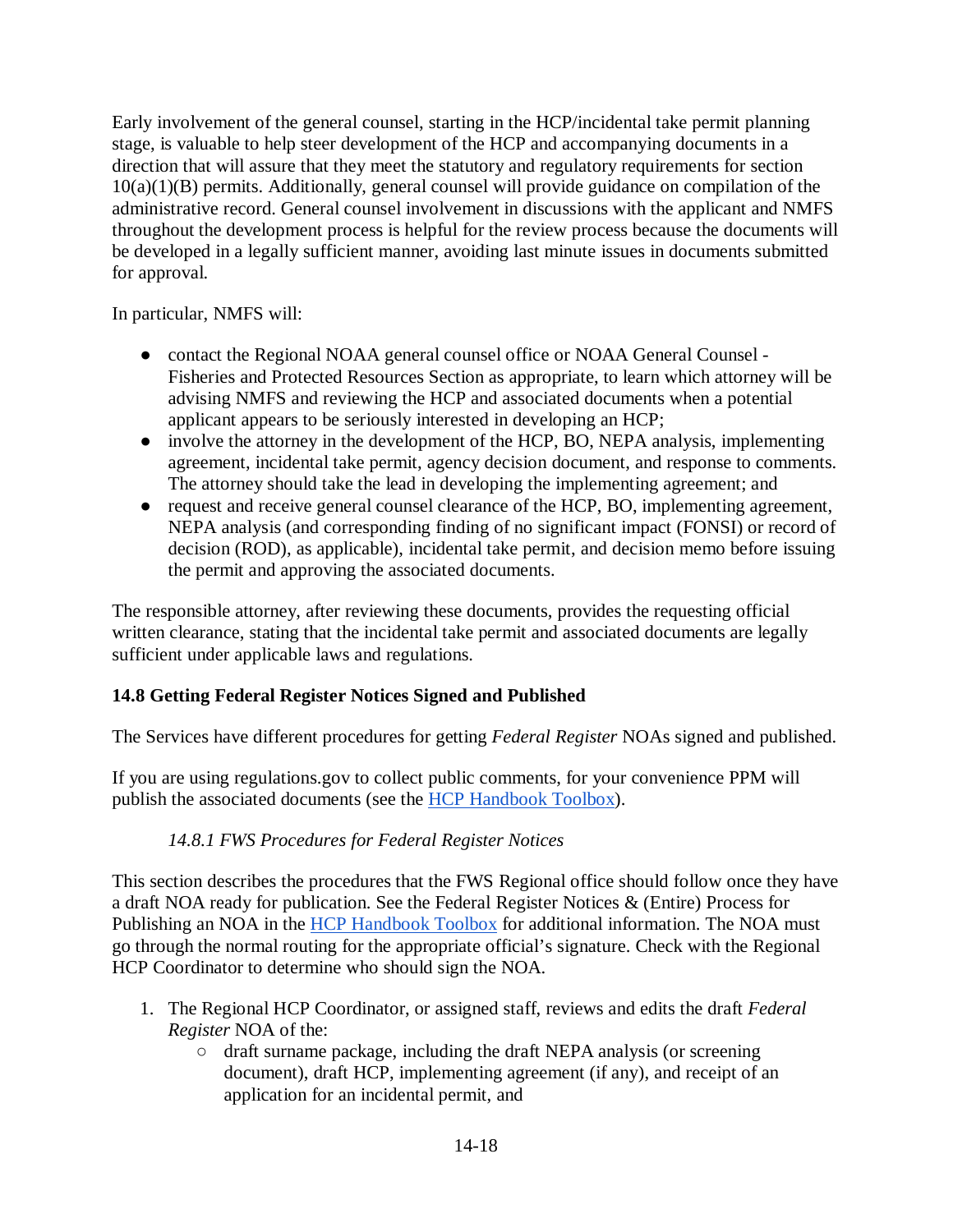○ final surname package, including the final NEPA analysis (or screening document), final HCP, and draft decision documents (findings memo and EAS, FONSI, or ROD, or combined findings memo and NEPA decision document).

The Regional office then submits it to PPM for a courtesy review and requests a notice tracking number (N#), by e-mail. An N# is appropriate for an HCP package where you don't expect a lot of comments. If you expect a lot of comments and will be using regulations.gov to collect and compile those comments, request a docket number via FWS Form 3-2198 (see the HCP [Handbook Toolbox\)](https://www.fws.gov/endangered/what-we-do/hcp-handbook-toolbox.html#Ch14).

- 2. PPM will return the NOA with the N# or docket number.
- 3. The Regional office staff or HCP Coordinator makes changes to the NOA (final before publication) and submits the surname package (in the following order) to:
	- i. Branch Chief, or acting (surname process goes through DTS if your Region uses it);
	- ii. Division Chief, or acting
	- iii. Assistant Regional Director Ecological Services, or acting; and
	- Iv. any other affected Assistant Regional Director.

\*\*Where the Regional office has delegated signature authority to field offices, check with the Regional HCP Coordinator for the correct routing.

\*\*Other documents include a note to reviewers, routing/surname sheet (if not part of the note to reviewer), and the communications plan. Some Regions also include a news release, White House/week-ahead report, and communication strategy. Check with the Regional HCP Coordinator for the specific documents needed in the surname package.

- 4. The Regional office gets the appropriate officer's signature on:
	- 3 copies of the NOA (in blue ink), and
	- Disk certification memo to the director of the *Federal Register*.
- 5. The Regional office staff types in the signer's name and title on the hard copy and on the electronic copy of the NOA. If a date is put on the hard copies, the same date must be typed into the electronic copy. The hard copies and electronic copy must have identical information in the signature block.
- 6. See the Federal Register Notices & (Entire) Process for Publishing an NOA in the HCP [Handbook Toolbox](https://www.fws.gov/endangered/what-we-do/hcp-handbook-toolbox.html#Ch14) for additional information prior to completing the steps below.

To publish an NOA for an EA go to step 11.

If the NEPA analysis is an EIS, the following steps are also required:

7. The Regional office prepares the EIS filing documents (to publish an NOA for an EA go to step  $11$ ;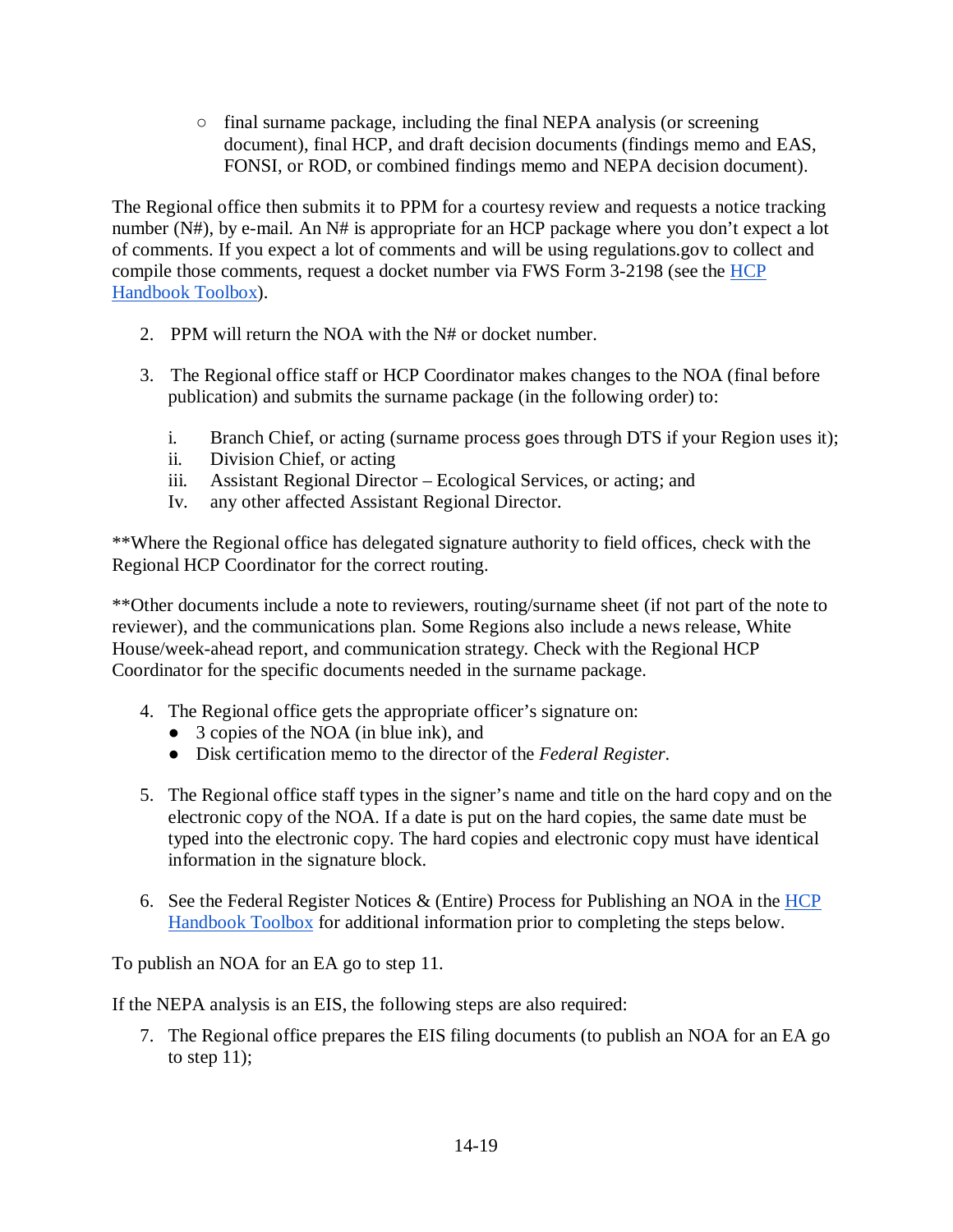- 8. Get signatures of the appropriate official on EIS filing documents, including the letter from the Region to the correct EPA regional office and memos to the DOI Library and the NEPA Coordinator at Headquarters;
- 9. Upload the EIS onto e-NEPA at *https://cdx.epa.gov* (see e-NEPA Electronic Submittal instructions in the [HCP Handbook Toolbox\)](https://www.fws.gov/endangered/what-we-do/hcp-handbook-toolbox.html#Ch14);
	- Ensure that courtesy copies of the EIS and NOA have been or are being sent to the appropriate parties prior to publication:
		- 2 copies (1 paper, 1 CD) of the EIS and courtesy photocopy of the NOA to the EPA's Regional office (see the list of offices in the [HCP Handbook Toolbox,](https://www.fws.gov/endangered/what-we-do/hcp-handbook-toolbox.html#Ch14)
		- 2 copies (CDs) of the EIS and courtesy photocopy of the NOA to the National NEPA Coordinator, and
		- 2 copies (1 paper, 1 CD) of the EIS (plus HCP and implementing agreement, if appropriate) and courtesy photocopy of the NOA for the DOI Natural Resources Library.
- 11. The Regional office submits the NOA to the *Federal Register* so it will publish on the same date as EPA's notice. The submission must include:
	- 3 copies of the NOA (single-sided & double spaced) with each signed by the appropriate official;
	- CD with MS Word file on it (only). The name and title of the signer (and the date if it is included on the signed copies) must be typed into the e-copy;
	- A letter to the Office of the *Federal Register* certifying the Word version on the CD, and in the letter are the same; and
		- $\circ$  If the NEPA analysis is an EIS, a letter requesting a specific date for publication to correspond with the EPA's notice (which may be signed by the Assistant Regional Director – Ecological Services or field supervisor).
- 12. The Office of the Federal Register publishes the NOA.

## *14.8.2 NMFS Procedures for Federal Register Notices – Headquarters*

The Regional office must ensure that all memoranda/letters/notices, etc., have been prepared according to guidance in the Examples Package for NMFS Federal Register Documents (see the link in the **HCP Handbook Toolbox**), Federal Register Document Drafting Handbook, Operational Guidelines, and other policies and procedures issued by the Assistant Administrator (AA) or NMFS/NOAA related to the review and clearance of regulatory actions, including Protected Resources (PR) Intranet Writing Regulations (see the [HCP Handbook Toolbox\)](https://www.fws.gov/endangered/what-we-do/hcp-handbook-toolbox.html#Ch14).

## **14.9 The Freedom of Information Act and the Privacy Act**

## *14.9.1 The Freedom of Information Act (5 U.S.C. 552)*

The Freedom of Information Act (FOIA) (see the [HCP Handbook Toolbox\)](https://www.fws.gov/endangered/what-we-do/hcp-handbook-toolbox.html#Ch14) gives any person the right, enforceable in court, to obtain access to Federal agency records, unless those records (or portions of them) are protected from public disclosure by one of nine exemptions or by one of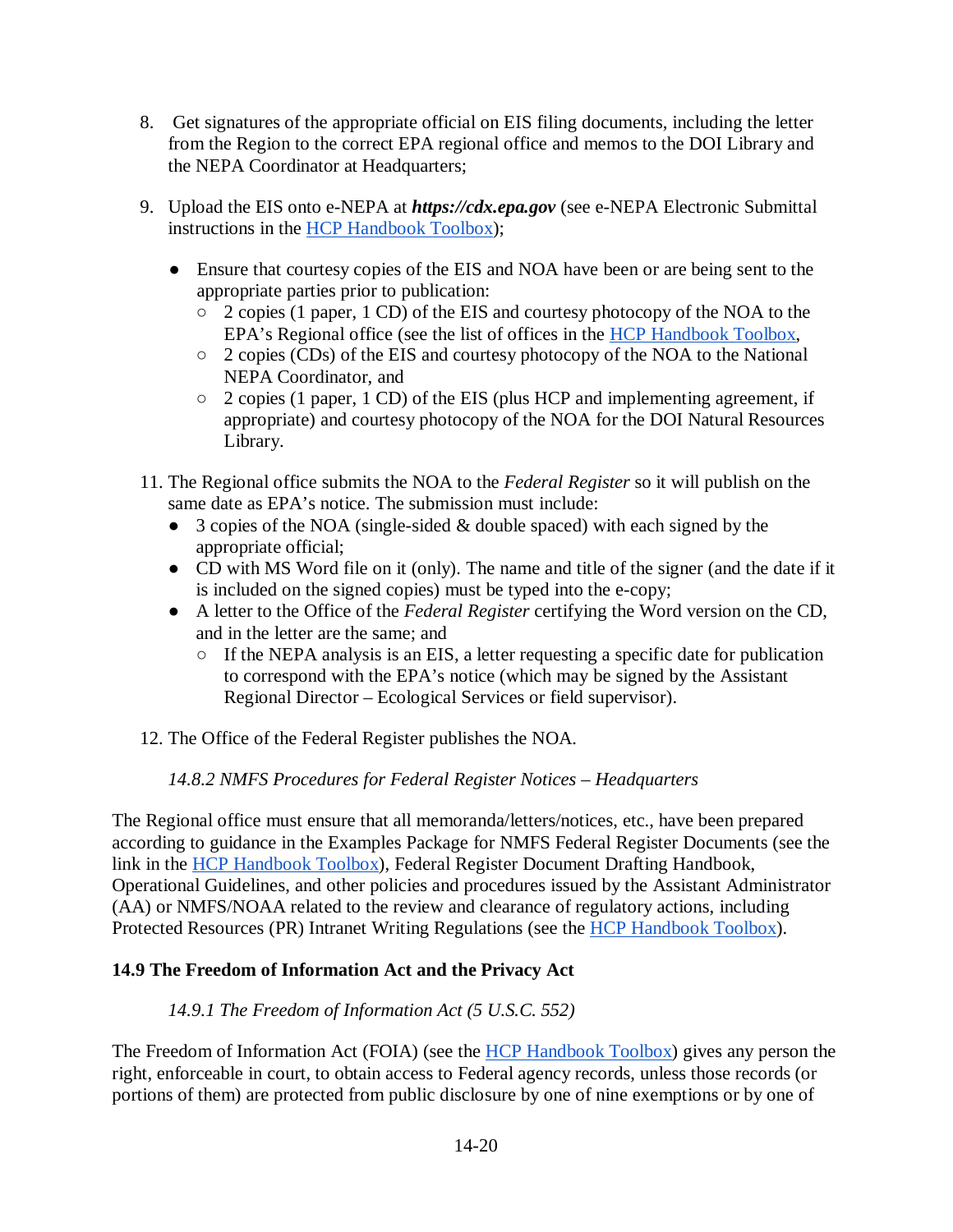three special law enforcement record exclusions. People can make FOIA requests for any agency records.

Prior to us publishing an NOA of the draft HCP, the HCP and supporting documents are not generally made available to the public in the absence of a FOIA request. The applicant may release their HCP if they so choose, but unless we're doing so in response to a FOIA request, we should not. The NEPA analysis can be withheld under FOIA until released under the NOA, unless we release it to the applicant in which case it is no longer protected.

Most information cannot be protected after we take possession of the data including species occurrence locations, which are often thought of as sensitive data. The following are examples of exemptions that we can typically use to withhold proprietary, financial, and personal information from being released when a FOIA request is submitted (not all [i.e.,  $(1)$ ,  $(2)$ ,  $(7)$ , and  $(8)$ ] exemptions are relevant and thus are not presented here):

(3) covered by a statute, which means information specifically exempted from disclosure by another statute, such as the National Parks Omnibus Management Act of 1998, the Archaeological Resources Protection Act of 1979, the Federal Cave Protection Act of 1988, or the National Historic Preservation Act Amendments of 1966, as amended through 2006;

- (4) trade secrets, commercial or financial information (confidential business information);
- (5) deliberative/predecisional and attorney-client privileged documents;
- (6) personal information affecting an individual's privacy; and
- (9) geological and geophysical information, including maps, concerning wells.

Note that any determination we make to withhold information can be appealed in accordance with each Department's FOIA appeals process. Refer applicants or requesters to your FOIA officer.

To access information about FOIA and the Services (see the [HCP Handbook Toolbox\)](https://www.fws.gov/endangered/what-we-do/hcp-handbook-toolbox.html#Ch14).

#### *14.9.2 The [Privacy Act of 1974 \(5 U.S.C. 552a\)](http://www.gpo.gov/fdsys/pkg/USCODE-2012-title5/pdf/USCODE-2012-title5-partI-chap5-subchapII-sec552a.pdf)*

The Privacy Act (see the [HCP Handbook Toolbox\)](https://www.fws.gov/endangered/what-we-do/hcp-handbook-toolbox.html#Ch14) establishes a code of fair information practices that governs the collection, maintenance, use, and dissemination of information about individuals that Federal agencies maintain in systems of records. A system of records is a group of records under the control of an agency from which information is retrieved by the name of the individual or by some other identifier assigned to the individual. The Privacy Act prohibits the disclosure of a record about an individual from a system of records without the written consent of the individual, unless the disclosure is covered by one of twelve statutory exceptions (see the full list of exceptions in the [HCP Handbook Toolbox.](https://www.fws.gov/endangered/what-we-do/hcp-handbook-toolbox.html#Ch14) For our purposes, we must not release personal identifying information (e.g., social security/tax identification numbers, personal home or cell phone numbers, dates of birth) provided to us in application forms.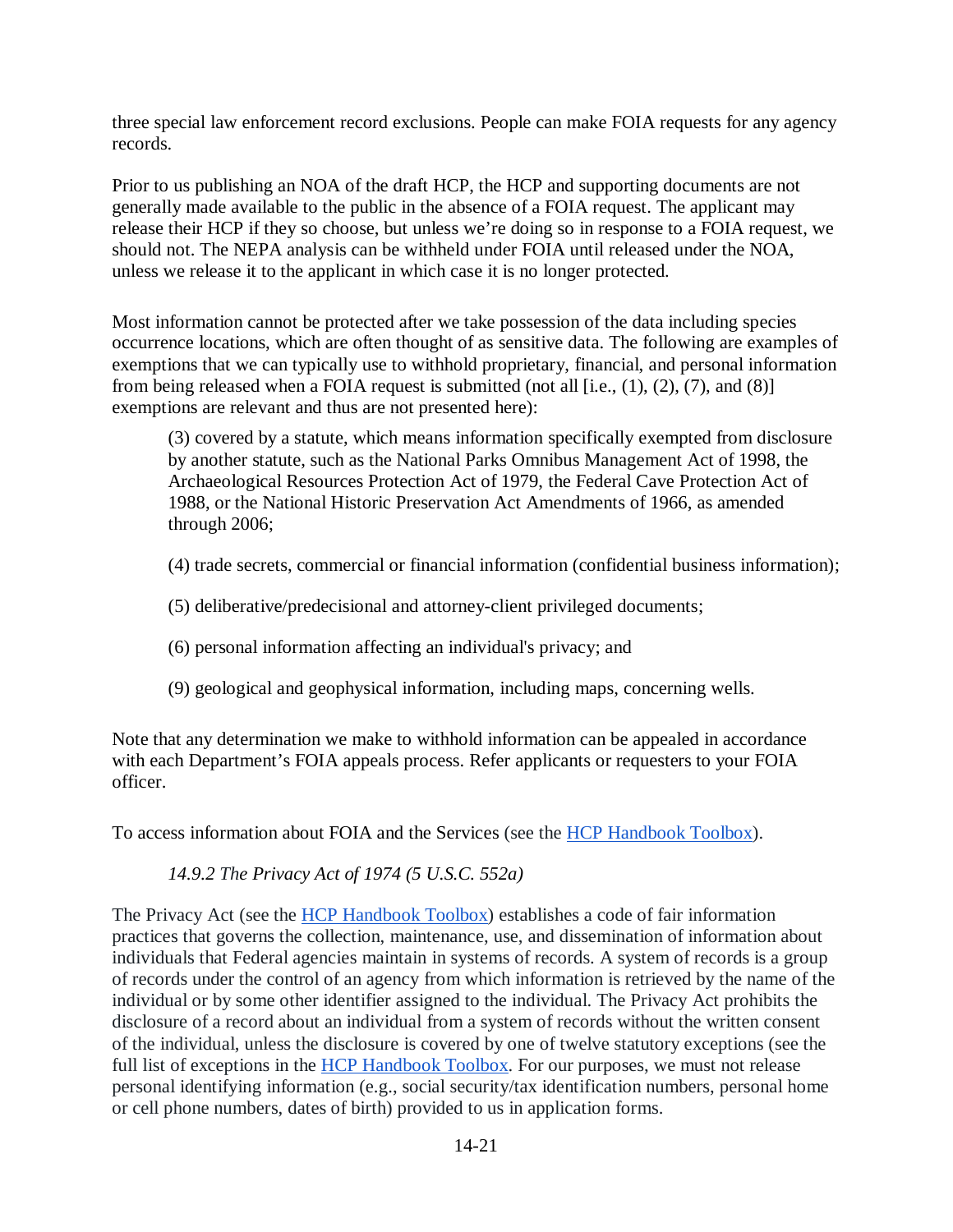## **14.10 Tracking Databases**

## *14.10.1 FWS Databases*

The FWS uses several databases for tracking HCP information and permit numbers.

**ECOS:** The Environmental Conservation Online System (ECOS) tracks impacts and conservation on the ground through both a conservation plans module and the Tracking and Integrated Logging System (TAILS), which is the module that tracks impacts and conservation through consultations (at this time TAILS does not include a section 10 module, but does include a section 7 module). See Updating ECOS in the [HCP Handbook Toolbox](https://www.fws.gov/endangered/what-we-do/hcp-handbook-toolbox.html#Ch14) for specific instructions.

The field office should enter the required information on each HCP into ECOS as soon as possible in the planning stage. The Regional office will validate the information and add it to the anticipated workload for the Region. If you need assistance with ECOS, discuss it with the Regional HCP Coordinator.

**TAILS:** TAILS is the Service-wide tracking system for section 7, conservation planning, and contaminants activities. Currently, tracking authorized take under section 7 in support of HCPs is required at the field office level. We anticipate that eventually an HCP module will assist in tracking authorized take and conservation in HCPs. If you need assistance with TAILS, discuss it with the Regional HCP Coordinator.

**DTS:** The Data Tracking System is a national database for tracking documents as they move through the FWS and the Department of the Interior. Discuss the use of DTS with the Regional office administrative staff.

**SPITS:** The Service Permit Issuance Tracking System is the national database from which the Regional office generates permit numbers. You may discuss SPITS with the Regional HCP Coordinator. Generally, only Regional HCP Coordinators and Regional office staff have SPITS access. However, some field office staff have read-only access to SPITS to help them track incidental take permits and research permits for which they have implementation responsibilities. If you need such access, contact the Regional HCP Coordinator.

## *14.10.2 NMFS Databases*

The NMFS uses several databases for tracking and permit numbers.

**ECOS:** ESA-listed species for which NMFS has jurisdiction appear in ECOS; however, NMFS does not use this system as widely for HCP purposes as FWS does.

**APPS:** The Authorizations and Permits for Protected Species is the NMFS-wide protected resources permit tracking system. This online application system covers NMFS permits and authorizations for federally protected species under the ESA and Marine Mammal Protection Act (MMPA). It also covers Oregon State scientific taking permits.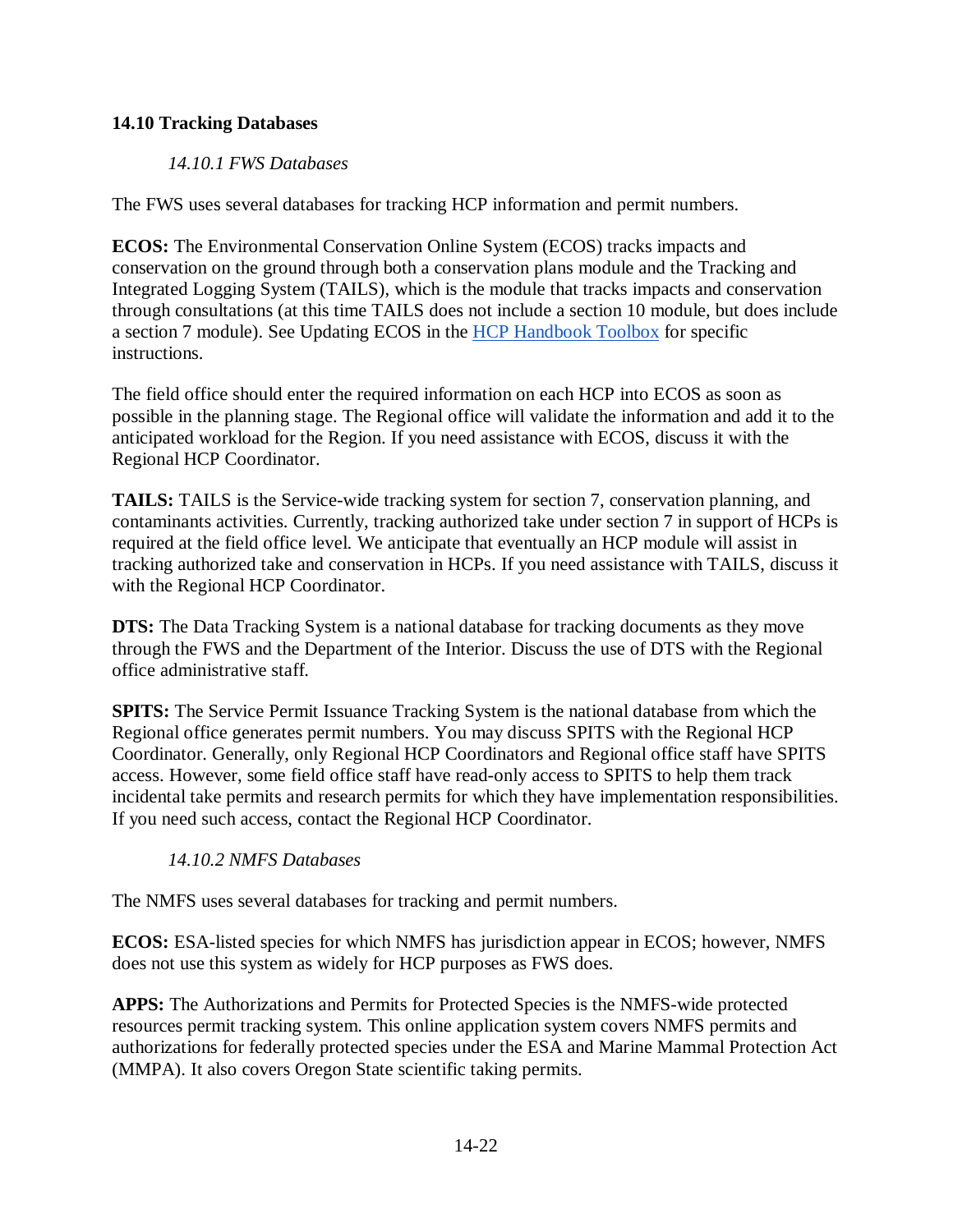**RTS:** The Department of Commerce Regulatory Tracking System tracks the status of each Department of Commerce rulemaking, facilitates the transmission of rulemaking documents to Commerce, and collects regulatory information for submission to the Office of Management and Budget (e.g., data required for the Unified Agenda of Regulatory and Deregulatory Activities). These functions help streamline the agency's development and implementation of regulatory actions.

#### **14.11 Implementing Agreements**

Implementing agreements are joint Service/applicant documents that clarify the provisions of an HCP and specify how the HCP will be carried out. Implementing agreements are not required under Section 10 and are typically reserved for more complex, or multi-party plans. There is no need for an implementing agreement where all of the agreed-upon measures are spelled out in the HCP and permit. In many cases, legal counsel takes the lead in negotiating implementing agreements, which are appended to the HCP. If the applicant wants an IA or you think we need one, check with the Regional HCP Coordinator to determine the path forward.

We use these agreements at times between the Services and applicants or among applicants where there are multiple parties involved in an HCP. Although implementing agreements are technically not contracts, and have no independent legal force and effect, they must have legal counsel review before we can sign them. When used, implementing agreements are incorporated by reference into the incidental take permit as a term and condition and failure to comply with the implementing agreement may be grounds for suspending or revoking the incidental take permit. The terms of an incidental take permit are always controlling.

An implementing agreement can give the applicant or the Services a chance to clarify the minimization and mitigation commitments in the HCP, the time frames for completion of specific tasks, and the role assigned to the Services in reviewing and approving post-HCP documents, such as required management plans, contours of specific covered activities, etc., to minimize future disputes. However, it's important to note that this information should also be clear in the HCP and permit. Because the HCP is the applicant's document and is written from the applicant's perspective, it may require clarification. While we may include all clarifying provisions in the permit itself, doing so will typically require an amendment to the permit if the Services and permittee later seek to modify the provision, whereas it can be easier to make those changes to an implementing agreement as long as the Services and permittee agree.

Well-crafted implementing agreements may be incredibly helpful in sorting out the actual commitments of the HCP. Legal counsel review almost always forces the applicant and the Services to clarify the parameters, requirements, timeframes, and funding obligations. Developing an implementing agreement can be a time-consuming process, but it forces clarity, which is key for long-term, complex HCPs. If the HCP is filled with "should" and "mays" and imprecise language, the ambiguity can be cleared up in the permit terms. However, since the permit is drafted at the end of the process and implementing agreements are drafted early on, it may be prudent to use an implementing agreement for complex, regional HCPs to fix the problems (e.g., spell out who is responsible for each activity and when those activities must be done) early.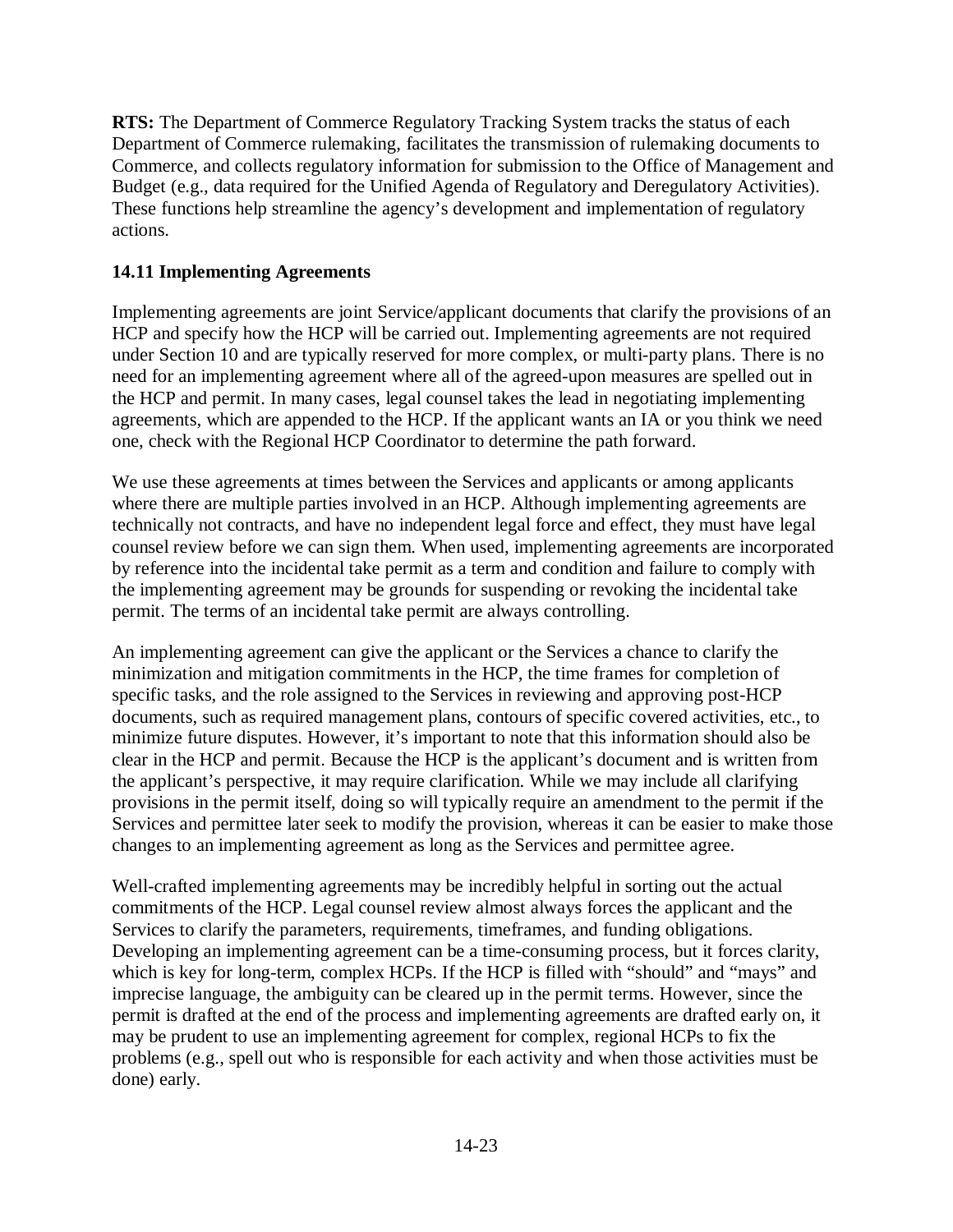If the Services and an applicant decide to use an implementing agreement, all parties must agree on its contents. If a draft implementing agreement is included with the application, it should be made available for public review when the NOA for the draft HCP and draft NEPA analysis is published.

## **14.12 Services' Tasks During the Public Comment Period**

After the NOA is published in the *Federal Register* and during the public comment period, the field office should prepare drafts of the BO, findings and recommendations, and NEPA decision document (EAS, FONSI, or ROD). These documents are only preliminary and are subject to revision after we review public comments received on the draft HCP and draft NEPA analysis. However, for large, complex HCPs, where there are numerous covered species or where there are staffing constraints (e.g., same staff members are working on multiple documents), the following documents may take considerably longer than the public comment period.

## *14.12.1 Compliance with Section 7*

Section 7(a)(2) of the ESA requires Federal agencies to ensure their actions, such as the issuance of an incidental take permit for an approved HCP, are not likely to jeopardize the continued existence of listed species or adversely modify designated critical habitat. When a Federal agency determines their proposed action may affect listed species and critical habitat, they must consult with the Services. If the agency determines their proposed action may affect, but is not likely to adversely affect species and the Services concur, the consultation process is complete. However, if the proposed action is likely to adversely affect listed species or designated critical habitat, we must develop and issue a BO that reaches a jeopardy or no jeopardy (or adverse modification or no adverse modification) finding. A BO for an HCP must consider both listed and non-listed, covered species; non-covered listed wildlife and plants species where adverse effects are likely; and any designated critical habitat within the plan area.

The content and format of a BO are briefly discussed below. The section 7 consultation process is discussed in detail in the *Endangered Species Consultation Handbook* (*Consultation Handbook*) (see the [HCP Handbook Toolbox\)](https://www.fws.gov/endangered/what-we-do/hcp-handbook-toolbox.html#Ch14), U.S. Fish and Wildlife Service and National Marine Fisheries Service, 1998, and in our recent final rule revising the Definition of Destruction or Adverse Modification of Critical Habitat (81 FR 7214). In addition, Regions 4 and 6 have developed guidance for section 7 documents (R4 - Tips for Writing Biological Opinions and Conference Opinions and R6 - Advice for Writing and Reviewing Endangered Species Consultation Documents - both are available in the [HCP Handbook Toolbox.](https://www.fws.gov/endangered/what-we-do/hcp-handbook-toolbox.html#Ch14)

#### The Jeopardy Analysis

In accordance with policy and regulations, the jeopardy analysis in a BO addressing the Services' proposed issuance of an incidental take permit relies on four components:

1. the *Status of the Species*, which evaluates the range-wide condition, the factors responsible for that condition, and the survival and recovery needs of the affected species;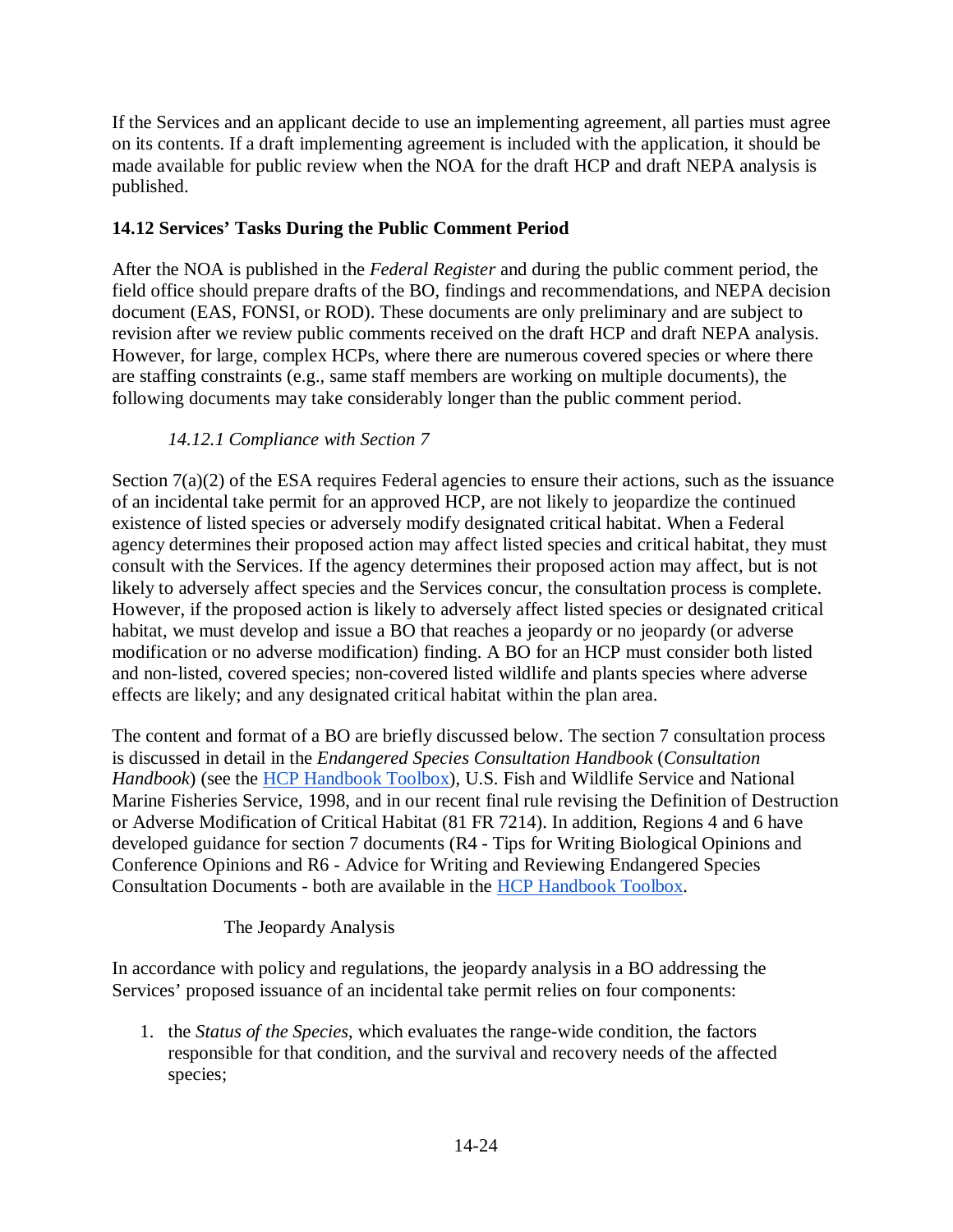- 2. the *Environmental Baseline*, which evaluates the past and present factors influencing the current condition of the species, its habitat, and ecosystem within the area likely to be affected by the proposed action (i.e., the action area), the factors responsible for that condition, and the relationship of the action area to the survival and recovery of the species;
- 3. the *Effects of the Action*, which assesses the direct and indirect impacts of the proposed Federal action and the effects of any interrelated or interdependent activities on the species; and
- 4. *Cumulative Effects*, which evaluates the effects of future, non-Federal activities reasonably certain to occur within the action area on the species.

We make the jeopardy determination by evaluating the effects of the proposed Federal action in the context of the species' current status, taking into account any cumulative effects. This helps us to determine if implementation of the proposed action is likely to cause an appreciable reduction in the likelihood of the survival and recovery of the species in the wild.

The jeopardy analysis in the BO should emphasize consideration of the range-wide survival and recovery needs of the species and the role of the action area relative to those needs. This is the key context for us to evaluate the significance of the effects of the proposed Federal action and cumulative effects.

An example of a jeopardy analysis in a BO addressing an HCP permit action is presented in the HCP [HCP Handbook Toolbox.](https://www.fws.gov/endangered/what-we-do/hcp-handbook-toolbox.html#Ch14)

#### The Destruction or Adverse Modification Analysis

In accordance with policy and regulation, the destruction/adverse modification analysis in a BO relies on the following four components:

- 1. the *Status of Critical Habitat*, which evaluates the range-wide condition of the affected critical habitat in terms of its physical or biological features, the factors responsible for that condition, and the intended recovery function of the critical habitat overall, as well as the intended recovery function in general of critical habitat units;
- 2. the *Environmental Baseline*, which evaluates the condition of the critical habitat in the action area, the factors responsible for that condition, and the recovery role of critical habitat units in the action area;
- 3. the *Effects of the Action*, which assesses the direct and indirect impacts of the proposed Federal action and the effects of any interrelated or interdependent activities on the critical habitat in terms of how the physical or biological features (PBF), are likely to be affected and how that impact is likely to influence the recovery support function of any affected critical habitat units; and
- 4. *Cumulative Effects*, which evaluates the effects of future, non-Federal activities reasonably certain to occur in the action area on the critical habitat in terms of how the PBFs are likely to be affected and how that impact is likely to influence the recovery support function of affected critical habitat units.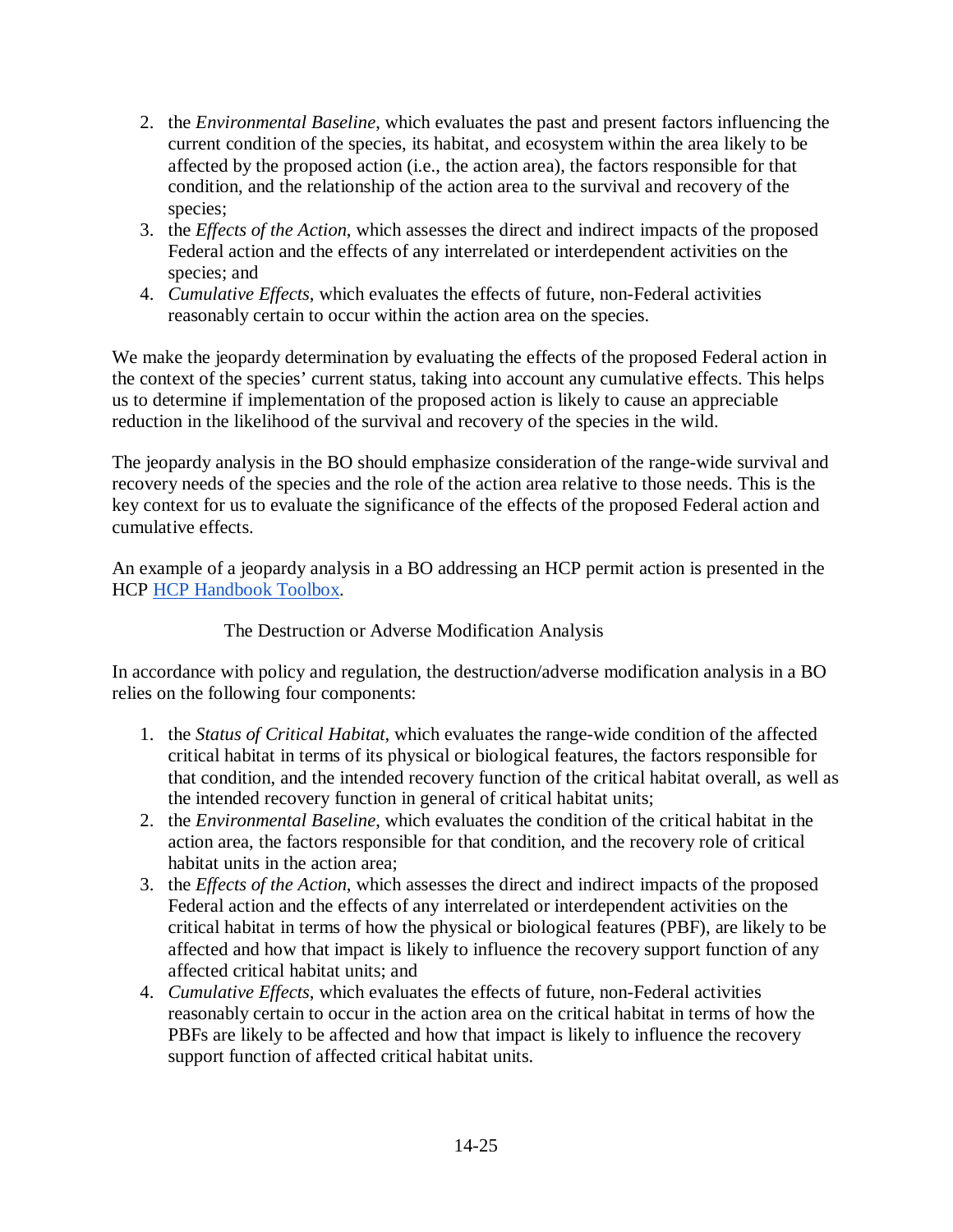Although the FWS formerly considered primary constituent elements (PCE), we now consider the PBFs that support the life-history needs of the species, including but not limited to water characteristics, soil type, geological features, sites, prey, vegetation, symbiotic species, or other features. Features may:

- be a single habitat characteristic or a more complex combination of habitat characteristics;
- include habitat characteristics that support ephemeral or dynamic habitat conditions;
- be expressed in terms relating to principles of conservation biology, such as patch size, distribution distances, and connectivity.

Be aware that when assessing effects to critical habitat designated in older critical habitat rules, many critical habitat designations may not include a detailed identification of physical or biological features that are essential for the conservation of the listed species, or rely on PCEs to identify such features. In consultations on actions that involve this type of critical habitat designations, it may be necessary to use other best available scientific and commercial data to more fully determine and document these elements or habitat qualities.

For the adverse modification determination, we evaluate the effects of the proposed Federal action on the critical habitat in the context of the range-wide condition of the critical habitat. To do this we take into account any cumulative effects to determine if that habitat would remain functional (or would retain the current ability for the PBFs to be functionally established in areas of currently unsuitable but potential suitable habitat) to serve its intended recovery role for the listed species.

The destruction/adverse modification analysis in the BO should place an emphasis on using the intended range-wide recovery function of the critical habitat and the role of the action area relative to that intended function. This helps us to evaluate the significance of the effects of the proposed Federal action and any cumulative effects to make our adverse modification determination.

# *14.12.2 Drafting the HCP-Specific Biological Opinion – Format*

For the most part, the following only addresses intra-Service specifics that differ from other BOs. Refer to the *Consultation Handbook* for general instructions and either "Tips for Writing Biological Opinions and Conference Opinions" (R4 – January 5, 2015) or "Advice for Writing and Reviewing Endangered Species Act Consultation Documents" (R6 – July 2015) for more specific advice. Both documents are in the [HCP Handbook Toolbox.](https://www.fws.gov/endangered/what-we-do/hcp-handbook-toolbox.html#Ch14)

The timeframes and data requirements in the following procedures are the same for all Federal agencies and follow the section 7 consultation regulations at 50 CFR 402, except that as an internal policy, Service actions must include consideration of candidate species as though proposed for listing.

**Helpful Hint: Every BO for an HCP should be as concise as possible while including all required sections (show the analysis, show your work, connect the dots). Therefore, limit information to that which is necessary and important for the decision maker. Incorporate background information by reference.**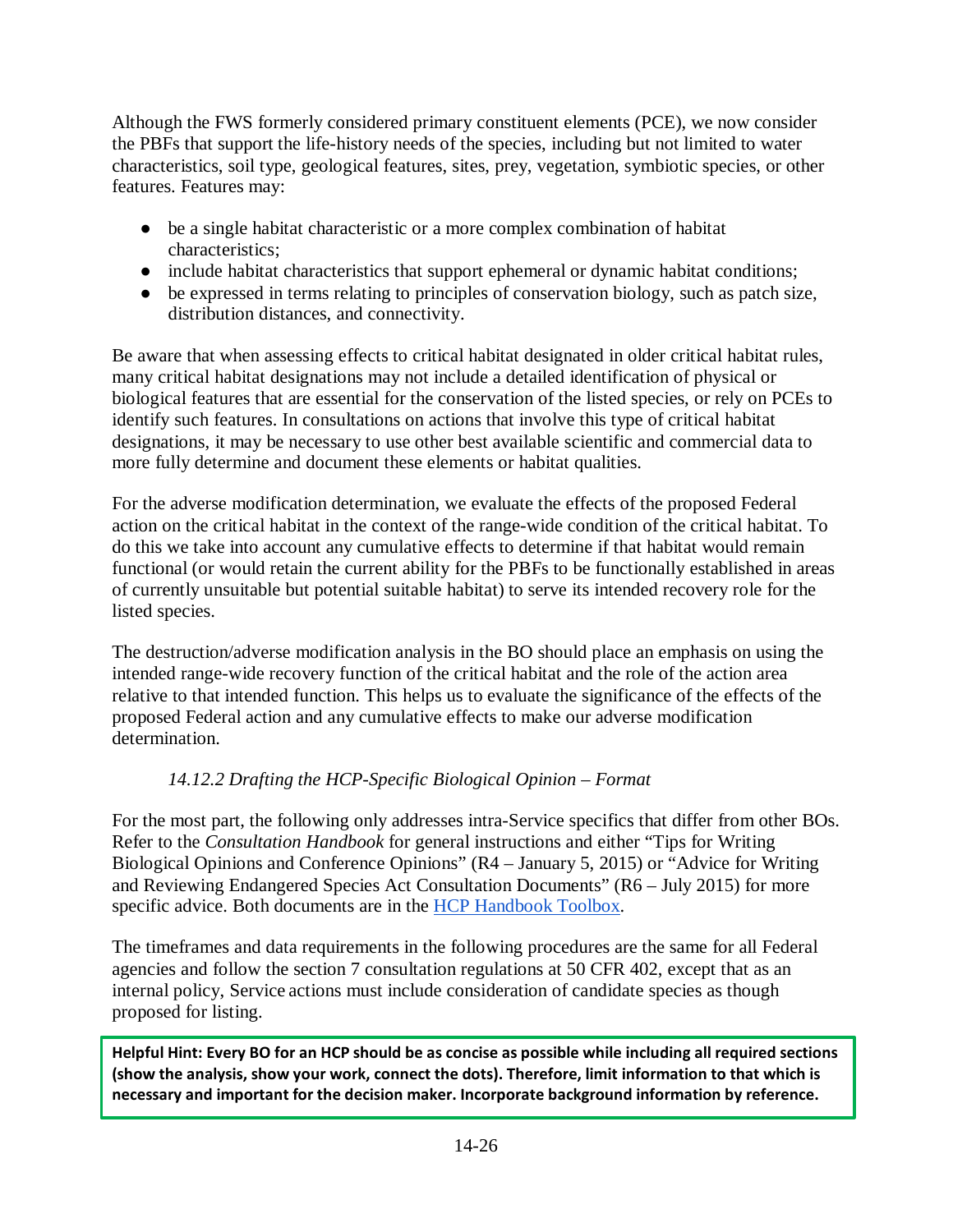**Helpful Hint continued: Where possible, use tables or figures to illustrate complex information with brief explanations, rather than extensive blocks of text.**

**Cover Memo** – Since a BO for an HCP is intra-Service, it needs a brief cover memo (as opposed to a cover letter) from the Service official signing it (the field office working with the applicant) to the "action agency" official receiving it (generally the Regional office that issues the permit, unless signature authority has been delegated to the field office). For FWS, be sure to include the full TAILS number (e.g., 02E00000-2015-F-0001) on the memo and the title page of the BO.

**Title Page –** Although this requirement depends on which Region you're in, adding a full title page to precede the body of the BO is more professional. Include a signature block and date near the bottom of the title page (or at the end of the BO, depending on Regional preference). A signature and date on both the transmittal document and the title page of the BO is a redundancy, but it is also practical because:

- it allows the BO to stand alone as an official report apart from the transmittal document;
- it immediately verifies that this is the final version; and
- if it is on the title page, the signature isn't buried somewhere later in the document.

This approach can require the manager signing a BO to sign both the cover memo and the title page. If both the cover memo and title page are dated, the dates should match. Also, depending on the Region, there may be a requirement for a concurrence/non-concurrence signature line for the "action agency" official processing the consultation and making the permit decision. Check with the Regional HCP Coordinator for the Region in which the proposed action occurs.

**Table of Contents (TOC)** – Consider including a TOC if the BO exceeds 15 pages. It makes the document more professional and shows the reader at a glance its overall structure. Our BOs are increasingly distributed widely in electronic formats. Headings marked for inclusion in a word processor-generated TOC can also become electronic bookmarks for quick navigation in the document. For readers who are focused on particular aspects of a BO, this convenience is one easy way to limit the frustration they may otherwise experience because the document can be lengthy.

**Executive Summary** – Consider writing a short (no more than 1 page) summary of the action, overview of the findings regarding adverse effects, and our conclusion. Including this section for large and complex BOs is a useful and courteous addition for some of our higher level reviewers and approving officials who have a limited opportunity to review biological opinions.

**Consultation History** – Since these BOs are intra-Service and for HCPs, this section is not usually necessary, but Regional variations occur. If it is used, it should include the date formal consultation is requested.

**Description of the Proposed Action –** The proposed action is the Service issuance of a section  $10(a)(1)(B)$  permit to the applicant. It is necessary to state which species we will authorize incidental take for and which species are otherwise covered under the plan (e.g., plants). The activities that would cause take or impacts to the species are those proposed in the HCP, and mandatory conditions (permit terms and conditions) are part of the Services' proposed action.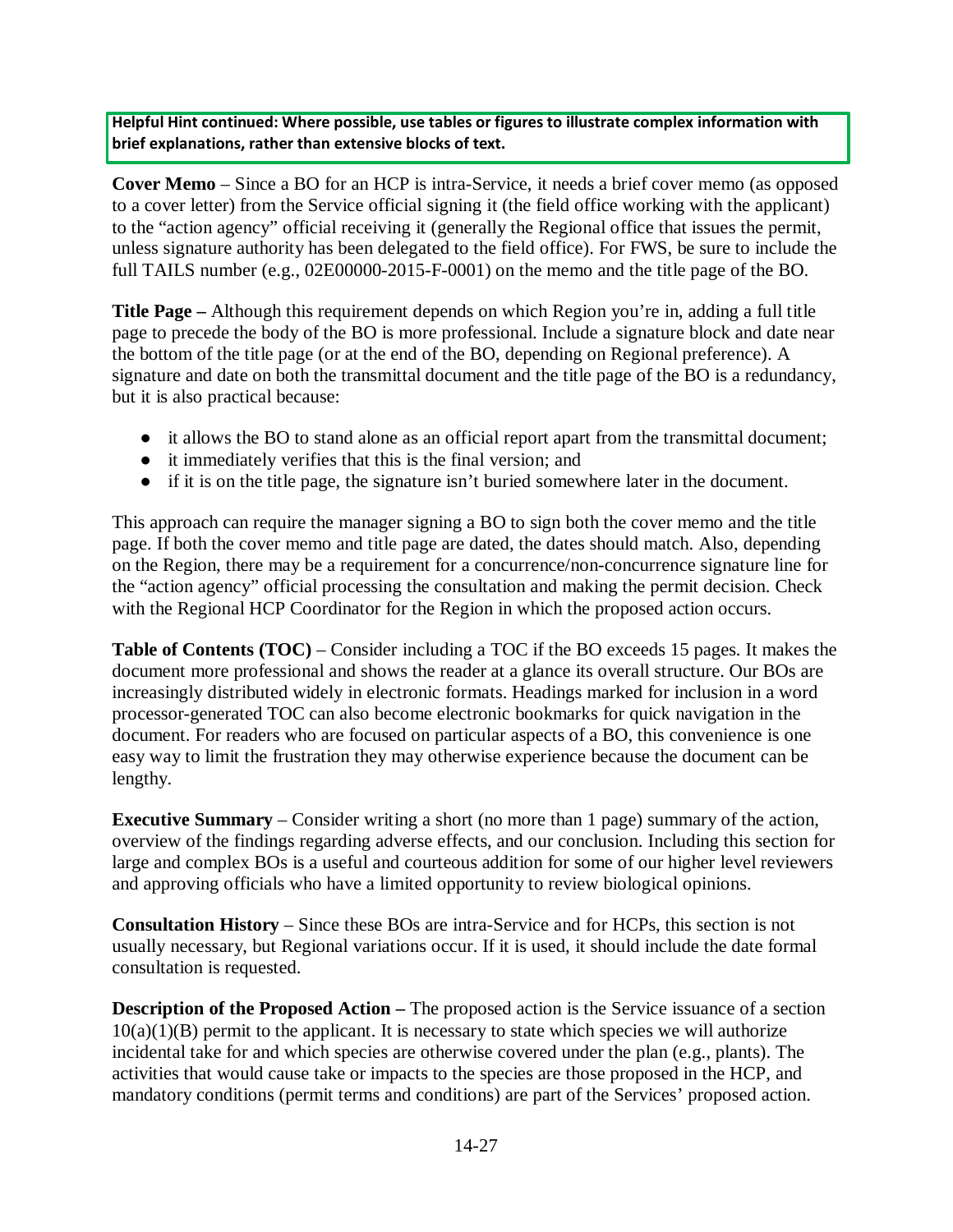Briefly state what activities are covered in the HCP and refer to the HCP and NEPA analysis for detailed descriptions.

The species-specific subsections include:

- Status of the Species,
- Environmental Baseline,
- Effects of the Action (be sure to consider a discussion of the effects pathway methodology),
- Cumulative Effects, and
- Conclusion.

These are standard sections, and they should not include everything known about the species. Ensure that the species lead is involved with development or review of all species-specific information.

**Incidental Take Statement** – The Federal action taken in this instance is issuance of the incidental take permit. We are required to do an intra-Service consultation to ensure that issuance is not likely to result in jeopardy to a species or adverse modification of critical habitat. Because incidental take is reasonably certain to occur as a result of issuing an incidental take permit, an incidental take statement must be included with the BO. We use the following standard language with respect to species covered in an HCP and associated ITP:

"The proposed [*name*] HCP and its associated documents clearly identify anticipated impacts to affected species likely to result from the proposed taking and the measures that are necessary and appropriate to minimize those impacts. All conservation measures described in the proposed HCP, together with the terms and conditions of any section  $10(a)(1)(B)$  permit or permits issued with respect to the proposed HCP, are incorporated herein by reference as reasonable and prudent measures and terms and conditions within this incidental take statement as stated in 50 CFR 402.14(i). Such terms and conditions are non-discretionary. The amount or extent of incidental take anticipated under the proposed [*name*] HCP, associated reporting requirements, and provisions for disposition of dead or injured animals are as described in the HCP and its accompanying section  $10(a)(1)B$ ) permit(s)."

**Helpful Hint: Although the standard language above is slightly different from that suggested in the**  *Consultation Handbook***, we recommend using this language to prevent confusion.**

The "Amount or Extent of Take" and "Effect of the Take" sections are standard as described in the *Consultation Handbook.*

**Reasonable and Prudent Measures and Terms and Conditions** – For an HCP, use the following standard language for covered species:

"The HCP permit contains all measures necessary to avoid, minimize, and mitigate incidental take of [insert names of covered species] to the maximum extent practicable and requires that the HCP be fully implemented. Monitoring will be conducted as stated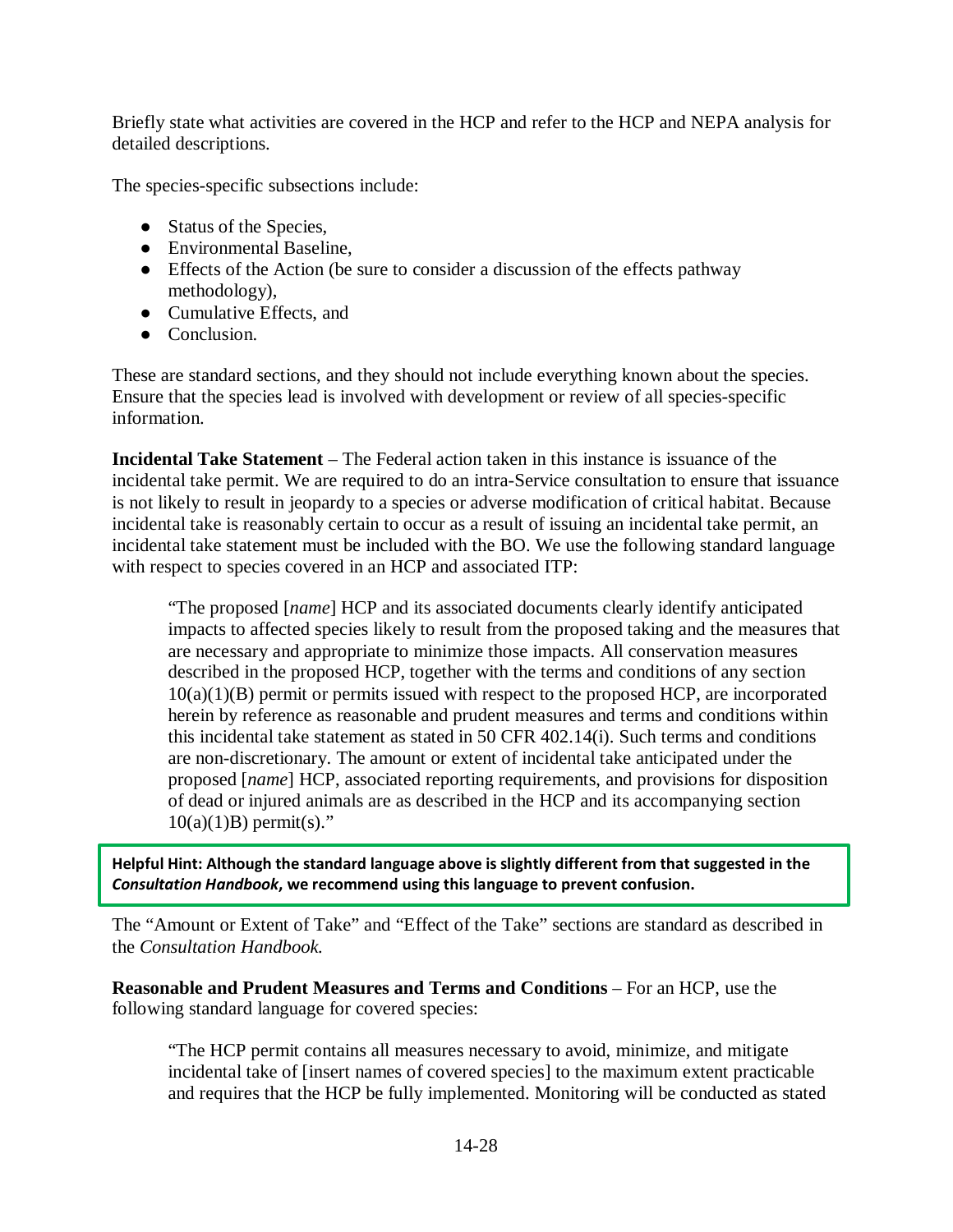in section  $(X)$  of the HCP. Therefore, no additional reasonable and prudent measures and terms and conditions are necessary for [insert names of covered species]."

# **Reinitiation Notice** (use standard language from the Consultation Handbook)

**Literature Cited** – The "Literature Cited" section reflects the best available scientific and commercial data that the Services relied on to prepare the BO.

## *14.12.3 FWS Intra-Service Consultation*

For purposes of the section 7 consultation, the Regional office is typically treated as the "Federal action agency" and the lead field office is recognized as the "consulting agency." The field office that led the negotiation of the HCP usually conducts the intra-Service consultation and ultimately signs the BO and the Regional office concurs (or not) to finalize the BO. However, each FWS Region has established initiation and coordination requirements for when formal consultation is initiated, and the levels of surname and signature of the BO, which varies.

This framework does not apply in situations where the Regional Director has delegated signature authority to field office Project Leaders. In such cases, the FWS Regional Director must provide guidance and procedures for implementing the delegated signature authority, including conducting intra-Service consultation, at the time of delegation. Consultations for low-effect HCPs must be consistent with national FWS policy as described in the *Endangered Species Consultation Handbook* (FWS and NMFS 1998).

# *14.12.4 NMFS Intra-Service Consultation*

For NMFS, the Regional (or Headquarters) office overseeing HCP development and related processes conducts the consultation. All NMFS inter- or intra-agency consultations under ESA section 7 are governed by a national policy directive (NMFS No. 02-110-12, December 12, 2005) issued in 2005 (see the  $HCP$  Handbook Toolbox). The policy directive delegates the conduct of formal and informal consultation to each of the five NMFS Regional Administrators, where applicable, and establishes process requirements for delegated consultations.

If unforeseen circumstances arise or new information becomes available after permit issuance, and it leads NMFS to believe that the effects of the permittee's activities on a covered species will be sufficiently more severe than originally analyzed in the BO and may jeopardize the species, NMFS shall proceed as follows:

- 1. it shall utilize its resources to conserve the species;
- 2. it shall work with the permittee to voluntarily reduce the effects of covered activities on the species; and
- 3. NMFS shall reinitiate section 7 consultation on the permit and shall document its analysis of the new effects in a biological opinion.

Conservation efforts undertaken by NMFS or the permittee shall be considered in the analysis, as well as any information provided by the permittee regarding the probability of jeopardy. If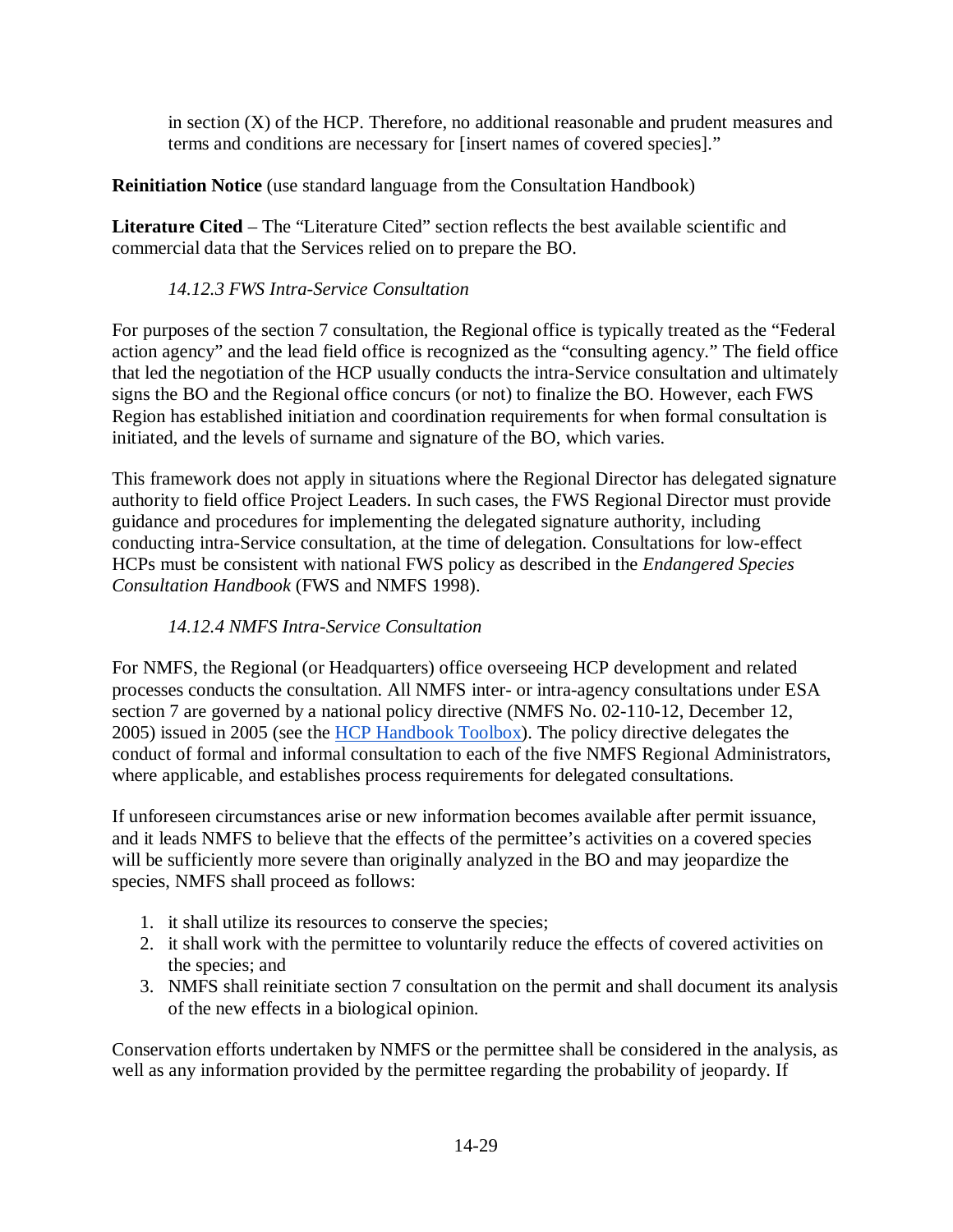reinitiation of consultation results in a finding that covered activities are likely to jeopardize the species, then NMFS will:

(i) consult with the permittee to identify a reasonable and prudent alternative (RPA), and modify the HCP accordingly; or

(ii) remove that species from the ITP, after which any prohibitions against take would apply.

#### *14.12.5 Inter-Agency Consultation Between the Services*

The covered activities in a proposed HCP may affect species or critical habitat under the jurisdiction of FWS and NMFS. In those situations, the Services should work together to ensure that the impacts to all listed species are addressed. For example, if the proposed covered activities in an HCP application submitted to FWS may also result in take of NMFS species, FWS should notify the applicant of the need to contact NMFS and obtain an incidental take permit from NMFS as well. Applicants should not assume that take of NMFS species will be exempted through an inter-service Section 7 consultation between FWS and NMFS on the FWS incidental take permit application, and it may be necessary to obtain authorization through an incidental take permit that NMFS issues separately.

#### *14.12.6 Integrating the Section 7 Compliance Process with Development of an HCP*

In an effective application of the HCP process, we should provide technical assistance to the applicant early in the process to guide the development of the HCP and to facilitate the simultaneous preparation of key sections of the BO. We must ensure consistency between the two documents and use the best available information and analytical findings. If it's possible, it is best to have a different biologist working on the BO than the one working with the applicant on the HCP, but it's not absolutely necessary (especially given workload and staffing constraints).

Based on an understanding of the area likely to be affected, directly or indirectly, by the proposed covered activities (i.e., the action area), and as a result of early coordination with the applicant, we can develop a list of the species and critical habitats known or likely to occur within the action area.

Relying on that list, we coordinate with the applicant to evaluate the condition of affected listed species and critical habitat in the action area, the factors influencing that condition, and the role of the affected area in the survival/recovery of those species and the recovery support function of critical habitat. That evaluation constitutes the "Environmental Baseline" section of the BO and will give us better information to help with the assessment of the status of covered species in the HCP area, which is included in the HCP.

The baseline and status assessments provide key context for evaluating the significance of the effects of the proposed HCP on those species for which the applicant is requesting coverage. It also helps with the evaluation of the measures the applicant includes in the HCP to monitor, minimize, and mitigate such impacts. In turn, these mandatory sections of the HCP give us better information as we analyze the effects on listed species and critical habitat in the BO. This integration should maximize consistency between these two documents.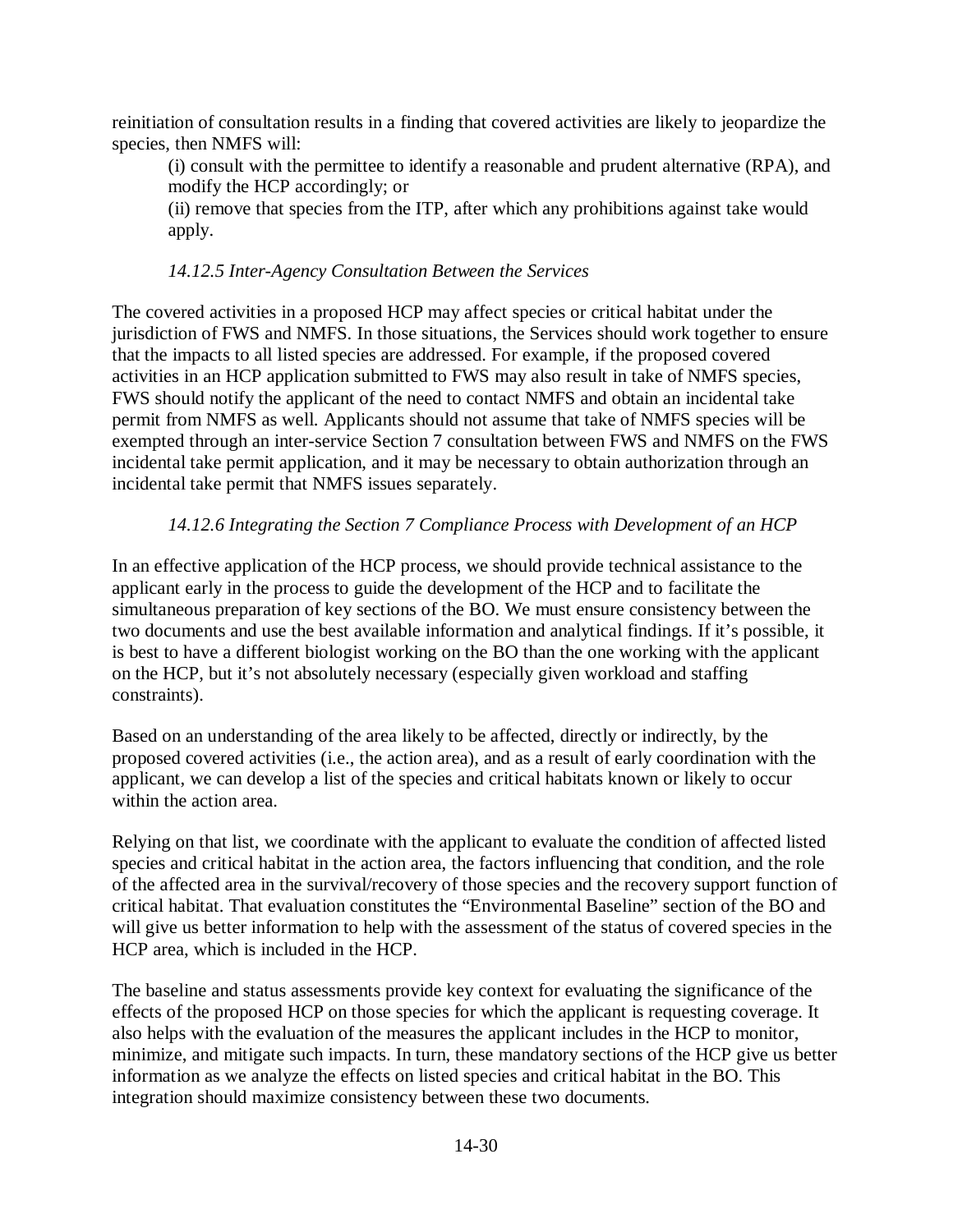#### *14.12.7 Integrating HCPs and Federal Actions*

HCPs can set up the side boards or best management practices (BMPs) through their conservation program for various kinds of development and activities within the plan area. They can also offer streamlined approaches for Federal projects within the plan area. Not considering other Federal agencies where overlap may result in delays. Taking the time and effort to explain and collaborate closely with another Federal agency may be useful, but we should consider how an approved HCP could inform or expedite a future related section 7(a)(2) consultation.

There are three basic approaches for including Federal Projects in an HCP or streamlining section 7 compliance through the HCP process.

- 1. Including affected Federal agencies in the HCP and planning process. Federal agencies cannot be provided with No Surprises assurances through a section  $10(a)(1)(B)$  incidental take permit, but they can be included in the HCP (but do not receive a permit; for an example, see the Lower Colorado River Multi-Species Conservation Plan). This has been done on several occasions, including the NiSource MSHCP and the Lower Colorado River Multi-Species HCP. The Federal agencies are fully involved with the development and implementation of the HCP. In processing the HCP package, their actions are included in the HCP, the NEPA analysis and decision, and the intra-Service section 7 consultation, findings, etc.
- 2. Federal agencies request consultation under the intra-Service section 7 consultation with the Service designated as the lead Federal agency. This approach is best used when the Federal agency does similar actions as covered by the HCP, but was not completely involved in the development of the HCP. This situation may come about due to the lack of resources to commit to the HCP planning process, the agency's desire to maintain some separation from the HCP, or the agency is just not sure of the utility of early involvement in the HCP process. Regardless of how it happens, this is a second chance for an agency to gain a programmatic approach to its actions within an HCP planning area. It is best used when the conservation plan in the HCP matches with the BMPs the agency uses for its actions (i.e., industry standards). To use this approach the Federal agency would send a letter to the Service requesting consultation for the actions they carry out that are covered in the HCP, and including a statement that they accept all conservation measures in the HCP and designate the Service as the lead agency for the consultation.
- 3. A Federal agency requests consultation with the Service for an action, and incorporates the HCP conservation measures into their Biological Assessment. This approach is useful if the action agency did not want to be involved in the HCP, but after the incidental take permit was issued decided that participation would streamline the process. This is commonly done with the Army Corps of Engineers and Federal Highway Administration projects. Since the effects of the action have already been analyzed in the HCP intra-Service consultation, all that may be required is an update to the species status and the incidental take statement in the BO for the HCP.